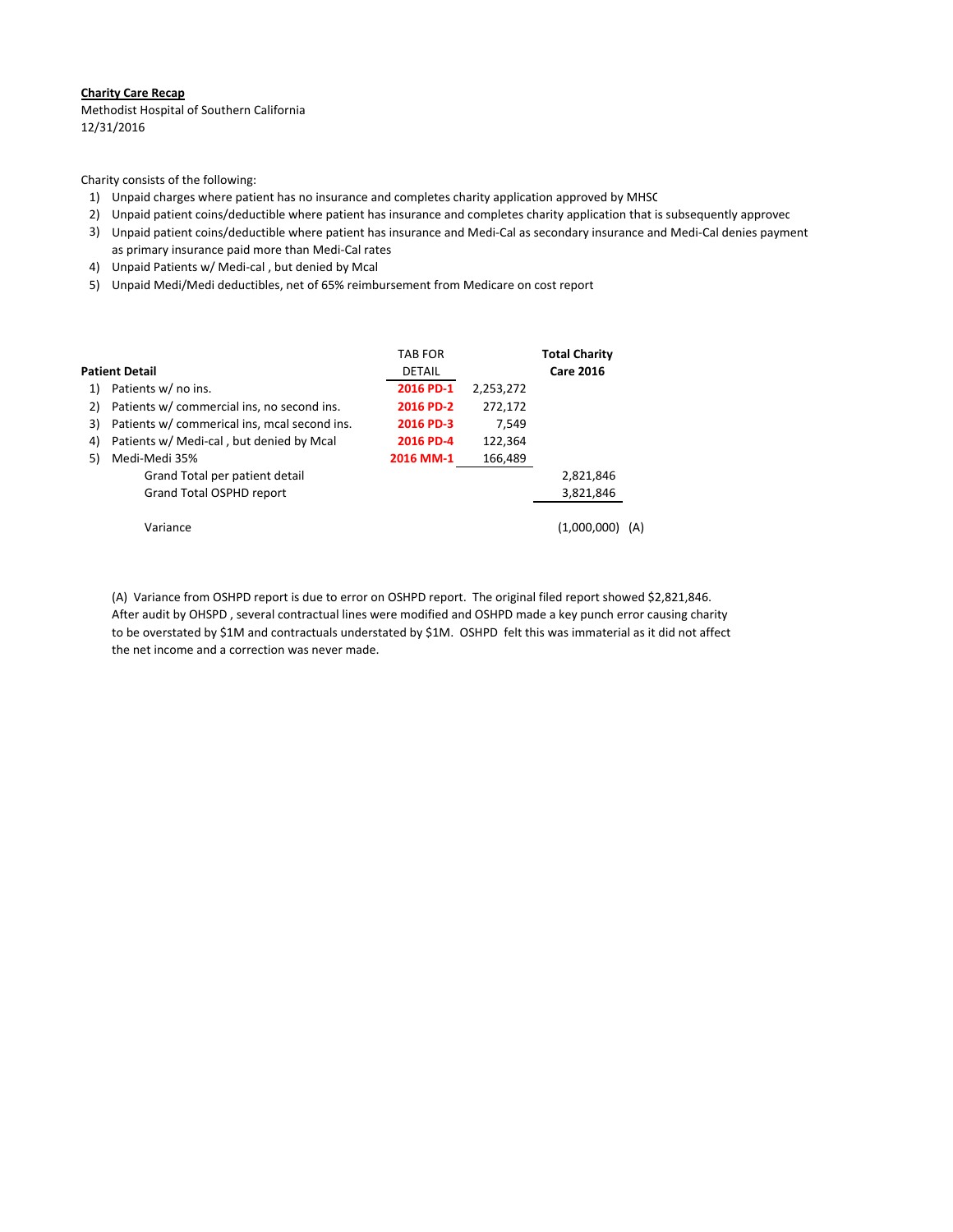|                    |                                                                    |                | Charity       |
|--------------------|--------------------------------------------------------------------|----------------|---------------|
| <b>DRG</b>         | <b>DRG Description</b>                                             | Count          | Amount        |
| 25                 | CRANIOTOMY & ENDOVASCULAR INTRACRANIAL PROCEDURES W MCC            | $\mathbf{1}$   | $-227,627$    |
| 26                 | CRANIOTOMY & ENDOVASCULAR INTRACRANIAL PROCEDURES W CC             | $\mathbf{1}$   | $-988$        |
| 64                 | INTRACRANIAL HEMORRHAGE OR CEREBRAL INFARCTION W MCC               | $\mathbf{1}$   | $-80,867$     |
| 65                 | INTRACRANIAL HEMORRHAGE OR CEREBRAL INFARCTION W CC                | $\mathbf{1}$   | 15,400        |
| 69                 | <b>TRANSIENT ISCHEMIA</b>                                          | $\mathbf{1}$   | $-35,501$     |
| 189                | PULMONARY EDEMA & RESPIRATORY FAILURE                              | $\mathbf{1}$   | $-145,138$    |
| 190                | OTHER DIGESTIVE SYSTEM DIAGNOS                                     | $\mathbf{1}$   | $-6,712$      |
| 194                | SIMPLE PNEUMONIA & PLEURISY W CC                                   | $\mathbf{1}$   | $-100$        |
| 195                | SIMPLE PNEUMONIA & PLEURISY W/O CC/MCC                             | $\mathbf{1}$   | $-4,409$      |
| 203                | BRONCHITIS & ASTHMA W/O CC/MCC                                     | $\mathbf{1}$   | $-45,396$     |
| 313                | <b>CHEST PAIN</b>                                                  | $\overline{2}$ | $-17,170$     |
| 336                | PERITONEAL ADHESIOLYSIS W CC                                       | $\mathbf{1}$   | $-3,839$      |
| 343                | APPENDECTOMY W/O COMPLICATED PRINCIPAL DIAG W/O CC/MCC             | $\mathbf{1}$   | $-41,452$     |
| 378                | G.I. HEMORRHAGE W CC                                               | $\mathbf{1}$   | $-27,325$     |
| 385                | NEONATES DIED OR TRANSFERRED TO ANOTHER ACUTE CARE FACILITY        | $\mathbf{1}$   | $-344$        |
| 390                | G.I. OBSTRUCTION W/O CC/MCC                                        | $\overline{2}$ | -950          |
| 390                | NEONATE W OTHER SIGNIFICANT PR                                     | $\mathbf{1}$   | $-250$        |
| 417                | LAPAROSCOPIC CHOLECYSTECTOMY W/O C.D.E. W MCC                      | $\mathbf{1}$   | $-60,542$     |
| 419                | LAPAROSCOPIC CHOLECYSTECTOMY W/O C.D.E. W/O CC/MCC                 | 4              | $-162,896$    |
| 470                | MAJOR JOINT REPLACEMENT OR REATTACHMENT OF LOWER EXTREMITY W/O MCC | 4              | $-360,437$    |
| 502                | SOFT TISSUE PROCEDURES W/O CC/MCC                                  | $\mathbf{1}$   | $-67,638$     |
| 505                | FOOT PROCEDURES W/O CC/MCC                                         | $\overline{2}$ | $-3,708$      |
| 512                | SHOULDER ELBOW OR FOREARM PROC EXC MAJOR JOINT PROC W/O CC/MCC     | $\mathbf{1}$   | $-46,602$     |
| 563                | FX SPRN STRN & DISL EXCEPT FEMUR HIP PELVIS & THIGH W/O MCC        | $\mathbf{1}$   | $-19,516$     |
| 572                | SKIN DEBRIDEMENT W/O CC/MCC                                        | $\mathbf{1}$   | $-43,681$     |
| 581                | OTHER SKIN SUBCUT TISS & BREAST PROC W/O CC/MCC                    | $\mathbf{1}$   | $-17,019$     |
| 603                | CELLULITIS W/O MCC                                                 | $\mathbf{1}$   | $-2,850$      |
| 637                | DIABETES W MCC                                                     | $\mathbf{1}$   | $-30,716$     |
| 682                | RENAL FAILURE W MCC                                                | $\mathbf{1}$   | $-32,078$     |
| 735                | PELVIC EVISCERATION RAD HYSTERECTOMY & RAD VULVECTOMY W/O CC/MCC   | $\mathbf{1}$   | $-2,570$      |
| 743                | UTERINE & ADNEXA PROC FOR NON-MALIGNANCY W/O CC/MCC                | $\mathbf{1}$   | $-48,040$     |
| 761                | MENSTRUAL & OTHER FEMALE REPRODUCTIVE SYSTEM DISORDERS W/O CC/MCC  | $\mathbf{1}$   | $-27,765$     |
| 766                | CESAREAN SECTION W/O CC/MCC                                        | $\overline{2}$ | $-1,255$      |
| <b>Grand Total</b> |                                                                    |                | 43 -1,549,980 |

| <b>Inpatient Total</b>  |       | $-1,549,980$ |
|-------------------------|-------|--------------|
| <b>ER Total</b>         |       | $-514,567$   |
| <b>Outpatient Total</b> |       | $-188,725$   |
|                         | Total | $-2,253,272$ |
|                         |       |              |
| Recap Total             |       | 2,253,272    |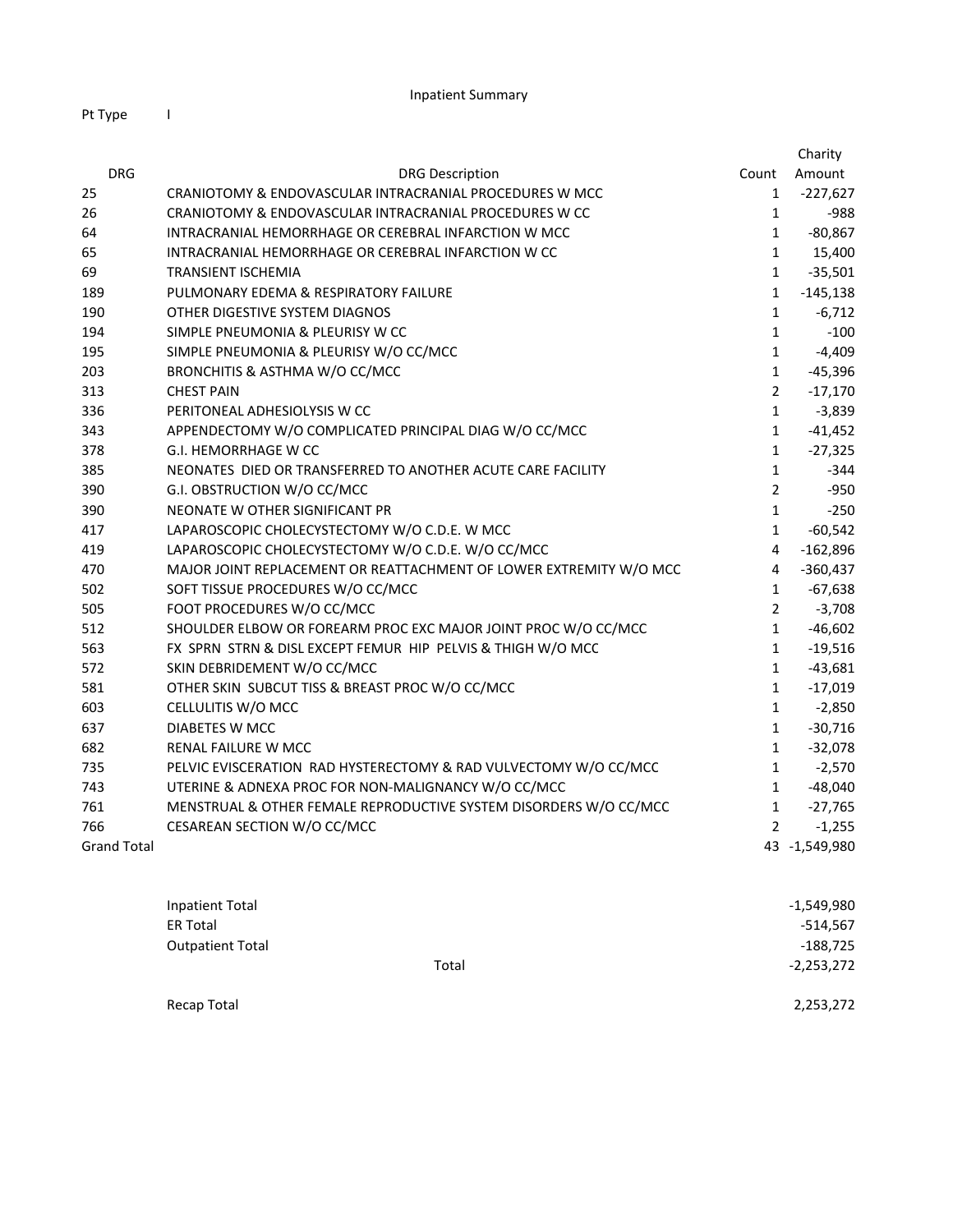|                    |                                                    |                | Charity        |
|--------------------|----------------------------------------------------|----------------|----------------|
| <b>CPT</b>         | <b>CPT Desc</b>                                    | Count          | Amount         |
| 10060              | INCISION AND DRAINAGE OF ABSCESS (EG CARBUNCLE     | 3              | $-6,396$       |
| 10080              | INCISION AND DRAINAGE OF PILONIDAL CYST; SIMPLE    | 1              | $-3,224$       |
| 12001              | SIMPLE REPAIR OF SUPERFICIAL WOUNDS OF SCALP       | $\overline{2}$ | $-4,987$       |
| 29105              | APPLICATION OF LONG ARM SPLINT (SHOULDER TO HAND)  | 3              | $-13,845$      |
| 29125              | APPLICATION OF SHORT ARM SPLINT (FOREARM TO HAND); | 3              | $-1,063$       |
| 29130              | APPLICATION OF FINGER SPLINT; STATIC               | $\overline{2}$ | $-250$         |
| 29505              | APPLICATION OF LONG LEG SPLINT (THIGH TO ANKLE OR  | $\mathbf{1}$   | $-2,506$       |
| 29515              | APPLICATION OF SHORT LEG SPLINT (CALF TO FOOT)     | 4              | $-7,942$       |
| 90471              | IMMUNIZATION ADMINISTRATION (INCLUDES              | 4              | $-16,338$      |
| 90715              | TETANUS DIPHTHERIA TOXOIDS AND ACELLULAR           | $\mathbf{1}$   | $-1,532$       |
| 96365              | INTRAVENOUS INFUSION FOR THERAPY PROPHYLAXIS OR    | 3              | $-17,516$      |
| 96372              | THERAPEUTIC PROPHYLACTIC OR DIAGNOSTIC INJECTION   | 9              | $-14,429$      |
| 96374              | THERAPEUTIC PROPHYLACTIC OR DIAGNOSTIC INJECTION   |                | 42 -227,454    |
| 99281              | EMERGENCY DEPARTMENT VISIT FOR THE EVALUATION AND  | 16             | 141            |
| 99282              | EMERGENCY DEPARTMENT VISIT FOR THE EVALUATION AND  | 11             | $-5,021$       |
| 99283              | EMERGENCY DEPARTMENT VISIT FOR THE EVALUATION AND  | 26             | $-38,563$      |
| 99284              | EMERGENCY DEPARTMENT VISIT FOR THE EVALUATION AND  |                | 34 -149,873    |
| 99285              | EMERGENCY DEPARTMENT VISIT FOR THE EVALUATION AND  | $\mathbf{1}$   | $-3,615$       |
| (blank)            | (blank)                                            | $\mathbf{1}$   | $-154$         |
| <b>Grand Total</b> |                                                    |                | 167 - 514, 567 |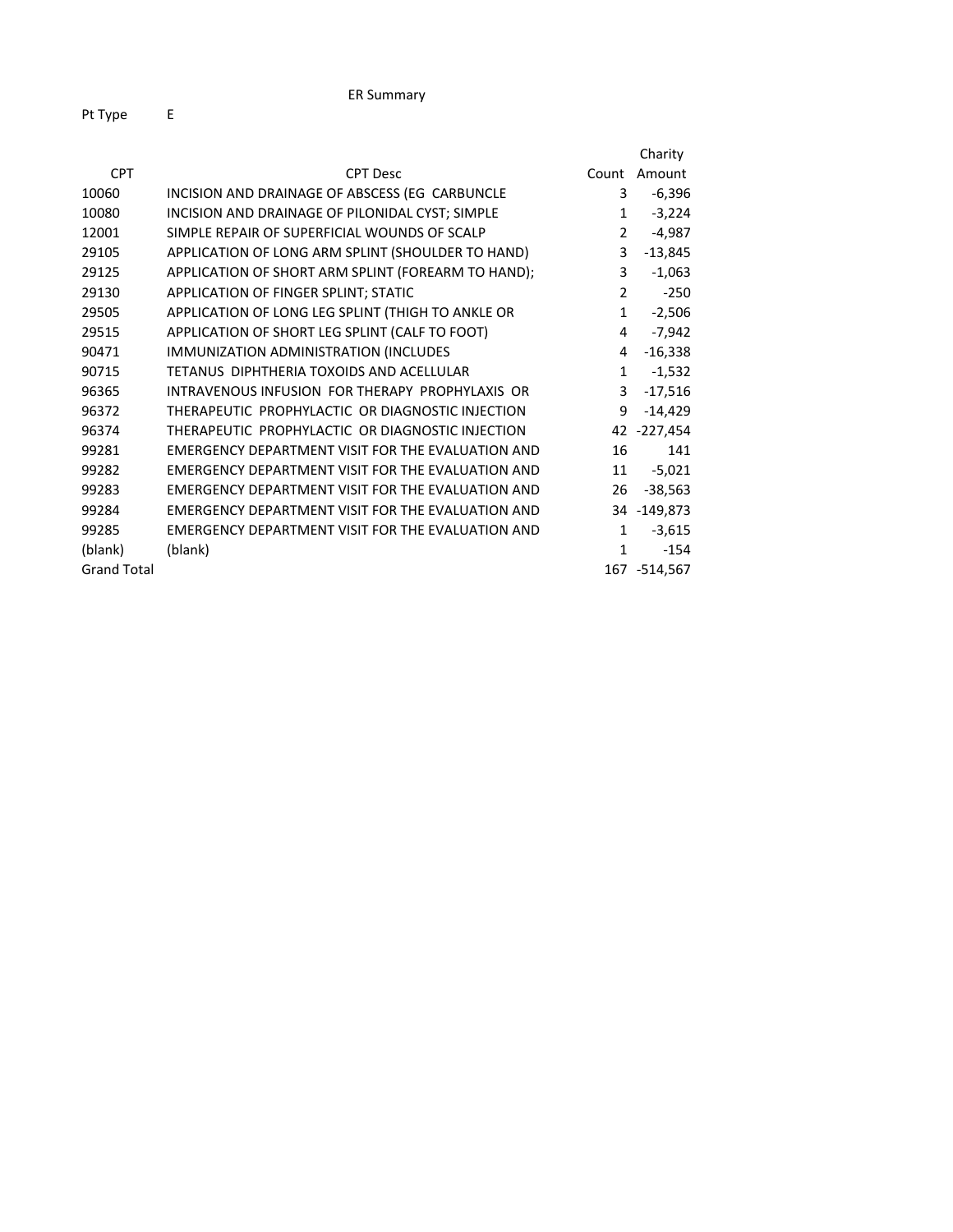|                    |                                                    |                | Charity     |
|--------------------|----------------------------------------------------|----------------|-------------|
| <b>CPT</b>         | <b>CPT Desc</b>                                    | Count          | Amount      |
| 26117              | RADICAL RESECTION OF TUMOR (EG SARCOMA) SOFT       | $\mathbf{1}$   | -8,087      |
| 27709              | OSTEOTOMY; TIBIA AND FIBULA                        | 1              | $-17,425$   |
| 28296              | CORRECTION HALLUX VALGUS (BUNIONECTOMY) WITH       | $\mathbf{1}$   | $-394$      |
| 29881              | ARTHROSCOPY KNEE SURGICAL; WITH MENISCECTOMY       | 1              | $-25,777$   |
| 47562              | LAPAROSCOPY SURGICAL; CHOLECYSTECTOMY              | $\mathbf{1}$   | $-27,277$   |
| 52276              | CYSTOURETHROSCOPY WITH DIRECT VISION INTERNAL      | $\mathbf{1}$   | $-12,450$   |
| 52648              | LASER VAPORIZATION OF PROSTATE INCLUDING CONTROL   | 1              | $-27,164$   |
| 54161              | CIRCUMCISION SURGICAL EXCISION OTHER THAN CLAMP    | $\mathbf{1}$   | $-11,755$   |
| 58558              | HYSTEROSCOPY SURGICAL; WITH SAMPLING (BIOPSY) OF   | 1              | $-18,900$   |
| 59899              | UNLISTED PROCEDURE MATERNITY CARE AND DELIVERY     | $\overline{2}$ | $-2,190$    |
| 62270              | SPINAL PUNCTURE LUMBAR DIAGNOSTIC;                 | $\overline{2}$ | $-4,367$    |
| 69660              | STAPEDECTOMY OR STAPEDOTOMY WITH REESTABLISHMENT   | $\mathbf{1}$   | $-23,482$   |
| 74270              | RADIOLOGIC EXAMINATION COLON INCLUDING SCOUT       | $\mathbf{1}$   | $-1,375$    |
| 76770              | ULTRASOUND, RETROPERITONEAL                        | $\mathbf{1}$   | $-15$       |
| 76805              | ULTRASOUND PREGNANT UTERUS REAL TIME WITH IMAGE    | $\mathbf{1}$   | $-4,765$    |
| 83540              | <b>IRON</b>                                        | $\mathbf{1}$   | $-215$      |
| 85576              | PLATELET AGGREGATION (IN VITRO) EACH AGENT         | 1              | $-188$      |
| 87081              | CULTURE PRESUMPTIVE PATHOGENIC ORGANISMS           | $\mathbf{1}$   | -89         |
| 87641              | INFECTIOUS AGENT DETECTION BY NUCLEIC ACID (DNA OR | $\overline{2}$ | $-402$      |
| 88305              | LEVEL IV - SURGICAL PATHOLOGY GROSS AND            | $\mathbf{1}$   | $-223$      |
| 89050              | CELL COUNT, MISCELLANEOUS BODY FLUIDS              | $\overline{2}$ | 288         |
| 92943              | PERCUTANEOUS TRANSLUMINAL REVASCULARIZATION OF     | 1              | $-1,797$    |
| (blank)            | (blank)                                            | $\mathbf{1}$   | $-676$      |
| <b>Grand Total</b> |                                                    |                | 27 -188,725 |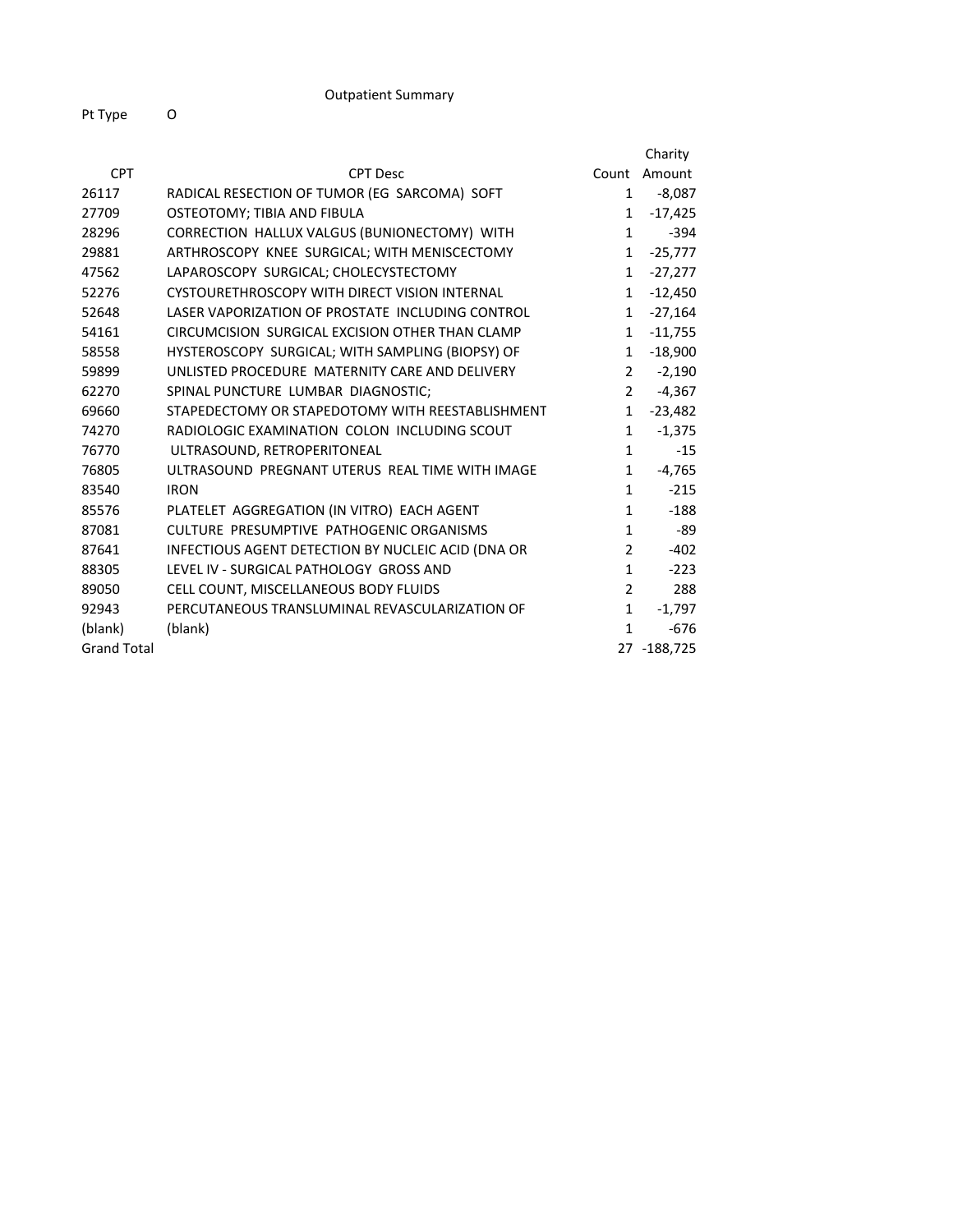|            |                                                                      |                | Charity      |
|------------|----------------------------------------------------------------------|----------------|--------------|
| <b>DRG</b> | <b>DRG Description</b>                                               |                | Count Amount |
| 65         | INTRACRANIAL HEMORRHAGE OR CEREBRAL INFARCTION W CC OR TPA IN 24 HRS | 3              | $-3,517$     |
| 69         | <b>TRANSIENT ISCHEMIA</b>                                            | 3              | $-6,135$     |
| 189        | PULMONARY EDEMA & RESPIRATORY FAILURE                                | $\mathbf{1}$   | $-4,322$     |
| 194        | SIMPLE PNEUMONIA & PLEURISY W CC                                     | $\overline{2}$ | $-1,607$     |
| 203        | BRONCHITIS & ASTHMA W/O CC/MCC                                       | $\mathbf{1}$   | $-202$       |
| 247        | PERC CARDIOVASC PROC W DRUG-ELUTING STENT W/O MCC                    | $\overline{2}$ | $-2,550$     |
| 313        | <b>CHEST PAIN</b>                                                    | $\overline{2}$ | $-2,009$     |
| 343        | APPENDECTOMY W/O COMPLICATED PRINCIPAL DIAG W/O CC/MCC               | $\mathbf{1}$   | $-2,805$     |
| 390        | G.I. OBSTRUCTION W/O CC/MCC                                          | $\overline{2}$ | $-2,298$     |
| 419        | LAPAROSCOPIC CHOLECYSTECTOMY W/O C.D.E. W/O CC/MCC                   | $\mathbf{1}$   | $-1,260$     |
| 470        | MAJOR JOINT REPLACEMENT OR REATTACHMENT OF LOWER EXTREMITY W/O MCC   | 3              | $-7,975$     |
| 489        | KNEE PROCEDURES W/O PDX OF INFECTION W/O CC/MCC                      | $\mathbf{1}$   | $-1,939$     |
| 494        | LOWER EXTREM & HUMER PROC EXCEPT HIP FOOT FEMUR W/O CC/MCC           | $\mathbf{1}$   | $-5,935$     |
| 502        | SOFT TISSUE PROCEDURES W/O CC/MCC                                    | $\mathbf{1}$   | $-1,276$     |
| 563        | FX SPRN STRN & DISL EXCEPT FEMUR HIP PELVIS & THIGH W/O MCC          | $\mathbf{1}$   | $-1,260$     |
| 603        | CELLULITIS W/O MCC                                                   | $\mathbf{1}$   | $-235$       |
| 637        | DIABETES W MCC                                                       | $\mathbf{1}$   | $-1,260$     |
| 682        | RENAL FAILURE W MCC                                                  | $\mathbf{1}$   | $-175$       |
| 743        | UTERINE & ADNEXA PROC FOR NON-MALIGNANCY W/O CC/MCC                  | 4              | $-4,507$     |
| 766        | CESAREAN SECTION W/O CC/MCC                                          | 4              | $-4,284$     |
| 983        | EXTENSIVE O.R. PROCEDURE UNRELATED TO PRINCIPAL DIAGNOSIS W/O CC/MCC | $\mathbf{1}$   | $-937$       |
| 463        | WND DEBRID & SKN GRFT EXC HAND FOR MUSCULO-CONN TISS DIS W MCC       | $\mathbf{1}$   | $-1,000$     |
| 794        | NEONATE W OTHER SIGNIFICANT PROBLEMS                                 | $\mathbf{1}$   | $-2,437$     |
| 381        | COMPLICATED PEPTIC ULCER W CC                                        | $\mathbf{1}$   | $-106$       |
| 620        | O.R. PROCEDURES FOR OBESITY W CC                                     | $\mathbf{1}$   | $-2,092$     |
| 742        | UTERINE & ADNEXA PROC FOR NON-MALIGNANCY W CC/MCC                    | $\overline{2}$ | $-5,941$     |
| 775        | VAGINAL DELIVERY W/O COMPLICATING DIAGNOSES                          | $\overline{4}$ | $-9,753$     |
| 774        | VAGINAL DELIVERY W COMPLICATING DIAGNOSES                            | $\mathbf{1}$   | $-768$       |
| 287        | CIRCULATORY DISORDERS EXCEPT AMI W CARD CATH W/O MCC                 | $\mathbf{1}$   | $-3,636$     |
| 311        | <b>ANGINA PECTORIS</b>                                               | $\mathbf{1}$   | $-1,377$     |
| 690        | KIDNEY & URINARY TRACT INFECTIONS W/O MCC                            | $\overline{2}$ | $-1,660$     |
| 392        | ESOPHAGITIS GASTROENT & MISC DIGEST DISORDERS W/O MCC                | 9              | $-23,094$    |
| 871        | SEPTICEMIA OR SEVERE SEPSIS W/O MV 96+ HOURS W MCC                   | 3              | $-5,543$     |
| 871        | SEPTICEMIA OR SEVERE SEPSIS W/O MV >96 HOURS W MCC                   | 4              | $-9,206$     |
| 303        | ATHEROSCLEROSIS W/O MCC                                              | 1              | -600         |
| 483        | MAJOR JOINT/LIMB REATTACHMENT PROCEDURE OF UPPER EXTREMITIES         | $\mathbf{1}$   | $-252$       |
| 82         | TRAUMATIC STUPOR & COMA COMA >1 HR W MCC                             | $\mathbf{1}$   | $-200$       |
| 73         | CRANIAL & PERIPHERAL NERVE DISORDERS W MCC                           | $\mathbf{1}$   | $-1,215$     |
| 854        | INFECTIOUS & PARASITIC DISEASES W O.R. PROCEDURE W CC                | $\mathbf{1}$   | $-3,000$     |
| 639        | DIABETES W/O CC/MCC                                                  | $\mathbf{1}$   | $-1,000$     |
| 533        | FRACTURES OF FEMUR W MCC                                             | $\mathbf{1}$   | $-1,260$     |
| 439        | DISORDERS OF PANCREAS EXCEPT MALIGNANCY W CC                         | $\overline{2}$ | $-1,823$     |
| 329        | MAJOR SMALL & LARGE BOWEL PROCEDURES W MCC                           | $\mathbf{1}$   | $-252$       |
| 872        | SEPTICEMIA OR SEVERE SEPSIS W/O MV 96+ HOURS W/O MCC                 | $\mathbf{1}$   | $-1,085$     |
| 872        | SEPTICEMIA OR SEVERE SEPSIS W/O MV >96 HOURS W/O MCC                 | $\mathbf{1}$   | $-1,720$     |
| 98         | NON-BACTERIAL INFECT OF NERVOUS SYS EXC VIRAL MENINGITIS W CC        | $\mathbf{1}$   | $-1,032$     |
| 897        | ALCOHOL/DRUG ABUSE OR DEPENDENCE W/O REHABILITATION THERAPY W/O MCC  | $\mathbf{1}$   | -997         |
| 436        | MALIGNANCY OF HEPATOBILIARY SYSTEM OR PANCREAS W CC                  | $\mathbf{1}$   | $-1,486$     |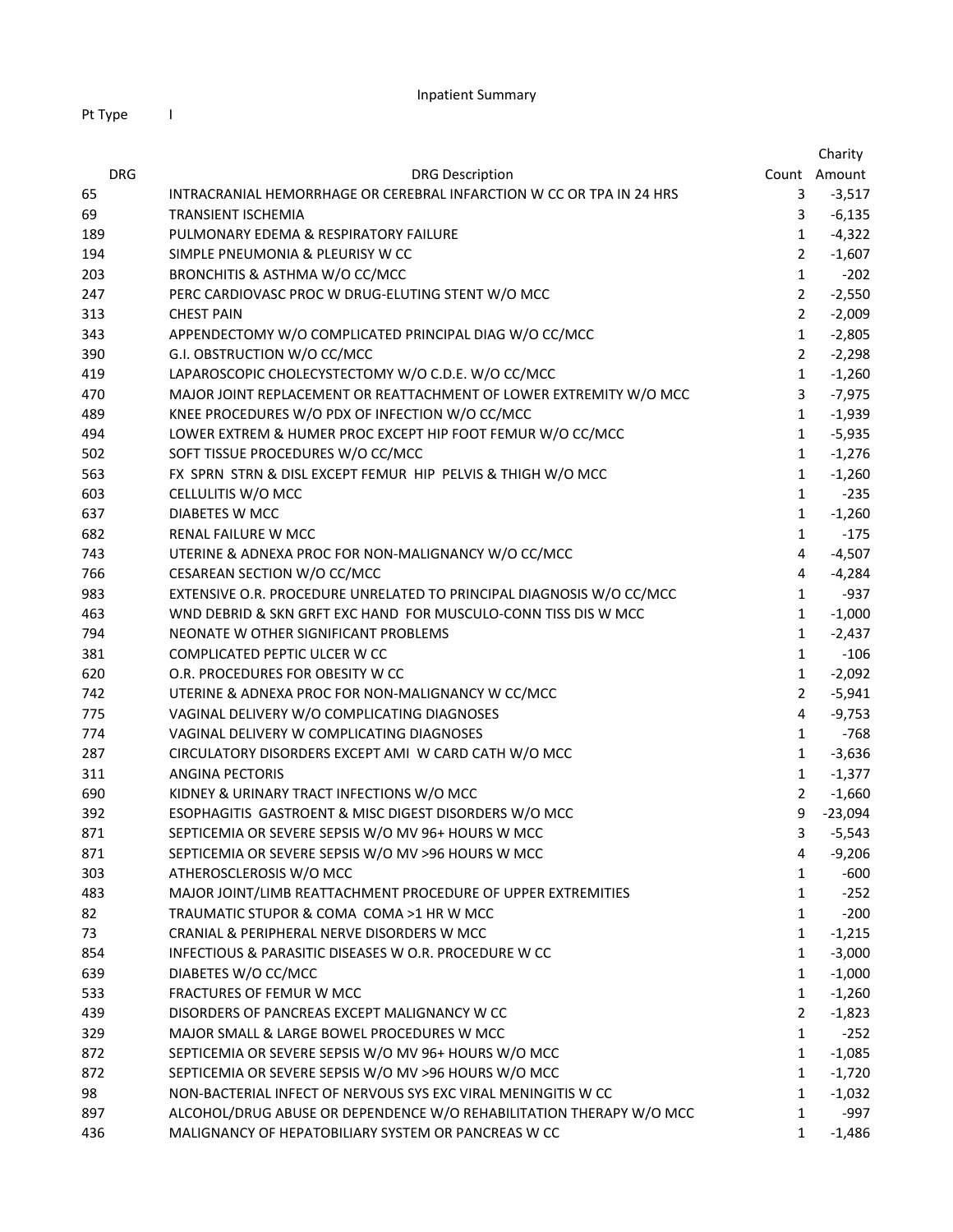| 669                | TRANSURETHRAL PROCEDURES W CC                                | 2            | -5,860       |
|--------------------|--------------------------------------------------------------|--------------|--------------|
| 177                | <b>RESPIRATORY INFECTIONS &amp; INFLAMMATIONS W MCC</b>      | 1            | $-1,735$     |
| 866                | VIRAL ILLNESS W/O MCC                                        | 1            | $-6,231$     |
| 698                | OTHER KIDNEY & URINARY TRACT DIAGNOSES W MCC                 | $\mathbf{1}$ | $-1,288$     |
| 770                | ABORTION W D&C ASPIRATION CURETTAGE OR HYSTEROTOMY           | 1            | $-4,654$     |
| 356                | OTHER DIGESTIVE SYSTEM O.R. PROCEDURES W MCC                 | 1            | $-1,735$     |
| 233                | CORONARY BYPASS W CARDIAC CATH W MCC                         | 1            | $-3,000$     |
| 909                | OTHER O.R. PROCEDURES FOR INJURIES W/O CC/MCC                | $\mathbf{1}$ | $-2,076$     |
| 280                | ACUTE MYOCARDIAL INFARCTION DISCHARGED ALIVE W MCC           | 1            | $-1,512$     |
| 174                | Percutaneous cardiovascular procedures w AMI                 | $\mathbf{1}$ | $-3,670$     |
| 207                | RESPIRATORY SYSTEM DIAGNOSIS W VENTILATOR SUPPORT 96+ HOURS  | 1            | $-3,356$     |
| 747                | VAGINA CERVIX & VULVA PROCEDURES W/O CC/MCC                  | 1            | $-16,264$    |
| 312                | <b>SYNCOPE &amp; COLLAPSE</b>                                | 1            | $-1,143$     |
| 741                | UTERINE ADNEXA PROC FOR NON-OVARIAN/ADNEXAL MALIG W/O CC/MCC | 1            | $-2,139$     |
| 286                | CIRCULATORY DISORDERS EXCEPT AMI W CARD CATH W MCC           | 1            | -991         |
| 473                | CERVICAL SPINAL FUSION W/O CC/MCC                            | 1            | $-1,052$     |
| 949                | AFTERCARE W CC/MCC                                           | 1            | -900         |
| <b>Grand Total</b> |                                                              |              | 101 -196,629 |

| Inpatient Total<br><b>ER Total</b> |       | $-196,629$<br>$-51,065$ |
|------------------------------------|-------|-------------------------|
| <b>Outpatient Total</b>            |       | $-24,478$               |
|                                    | Total | $-272,172$              |
| Recap Total                        |       | 272,172                 |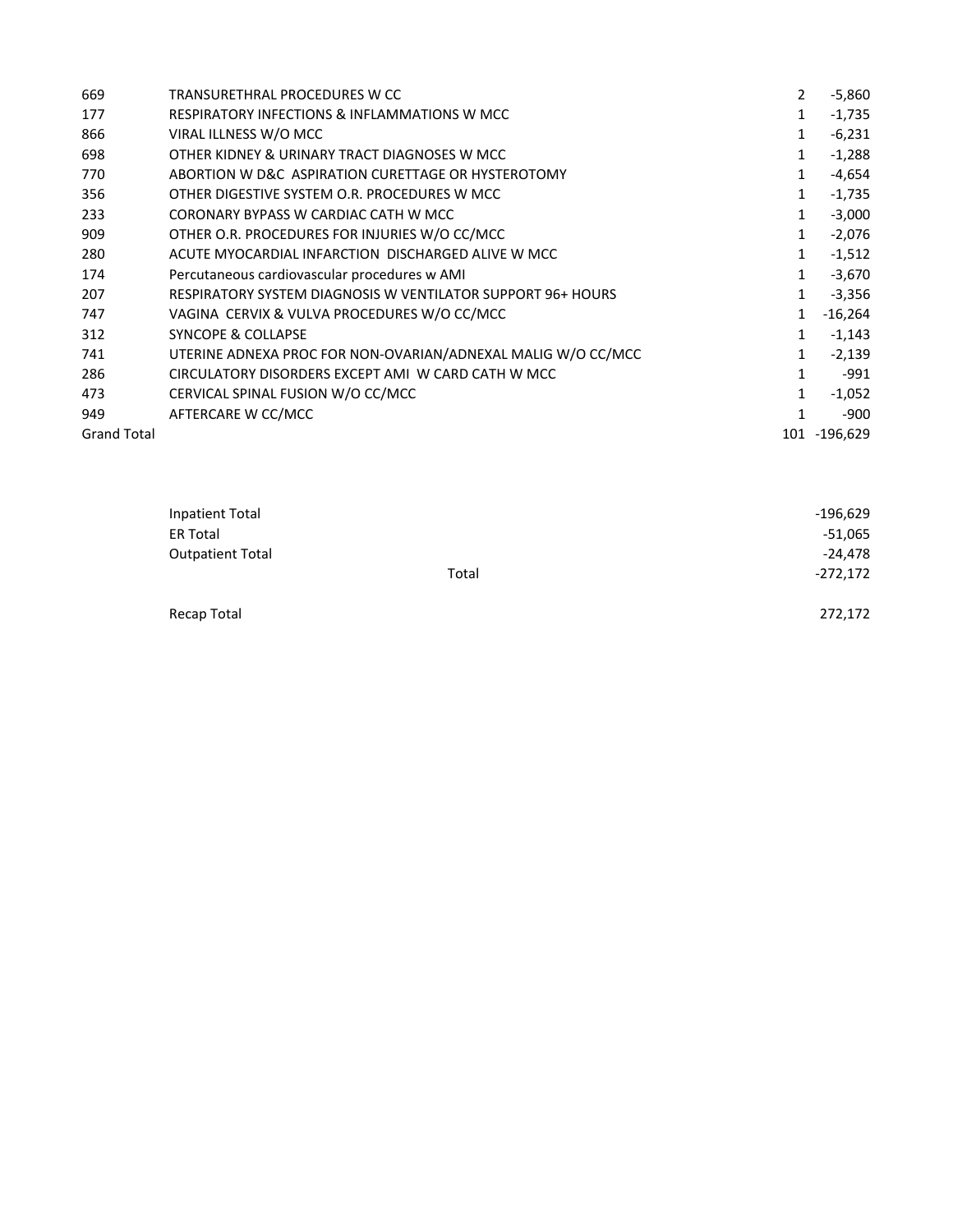|                    |                                                   |                | Charity   |
|--------------------|---------------------------------------------------|----------------|-----------|
| <b>CPT</b>         | <b>CPT Desc</b>                                   | Count          | Amount    |
| 12001              | SIMPLE REPAIR OF SUPERFICIAL WOUNDS OF SCALP      | 2              | $-2,130$  |
| 29515              | APPLICATION OF SHORT LEG SPLINT (CALF TO FOOT)    | 1              | $-2,326$  |
| 96365              | INTRAVENOUS INFUSION FOR THERAPY PROPHYLAXIS OR   | 1              | $-1,129$  |
| 96372              | THERAPEUTIC PROPHYLACTIC OR DIAGNOSTIC INJECTION  | 4              | $-2,559$  |
| 96374              | THERAPEUTIC PROPHYLACTIC OR DIAGNOSTIC INJECTION  | 23             | $-22,855$ |
| 99281              | EMERGENCY DEPARTMENT VISIT FOR THE EVALUATION AND | $\overline{2}$ | -164      |
| 99282              | EMERGENCY DEPARTMENT VISIT FOR THE EVALUATION AND | 4              | $-1,430$  |
| 99283              | EMERGENCY DEPARTMENT VISIT FOR THE EVALUATION AND | 6              | $-4,821$  |
| 99284              | EMERGENCY DEPARTMENT VISIT FOR THE EVALUATION AND | 14             | $-9,231$  |
| 99285              | EMERGENCY DEPARTMENT VISIT FOR THE EVALUATION AND | 3              | $-1,961$  |
| 12011              | SIMPLE REPAIR OF SUPERFICIAL WOUNDS OF FACE EARS  | 3              | $-1,793$  |
| 31500              | INTUBATION ENDOTRACHEAL EMERGENCY PROCEDURE       | 1              | -65       |
| 35226              | REPAIR BLOOD VESSEL DIRECT; LOWER EXTREMITY       | $\mathbf{1}$   | -575      |
| 43760              | Change of gastrostomy tube percutaneous without   | 1              | $-25$     |
| <b>Grand Total</b> |                                                   | 66             | $-51,065$ |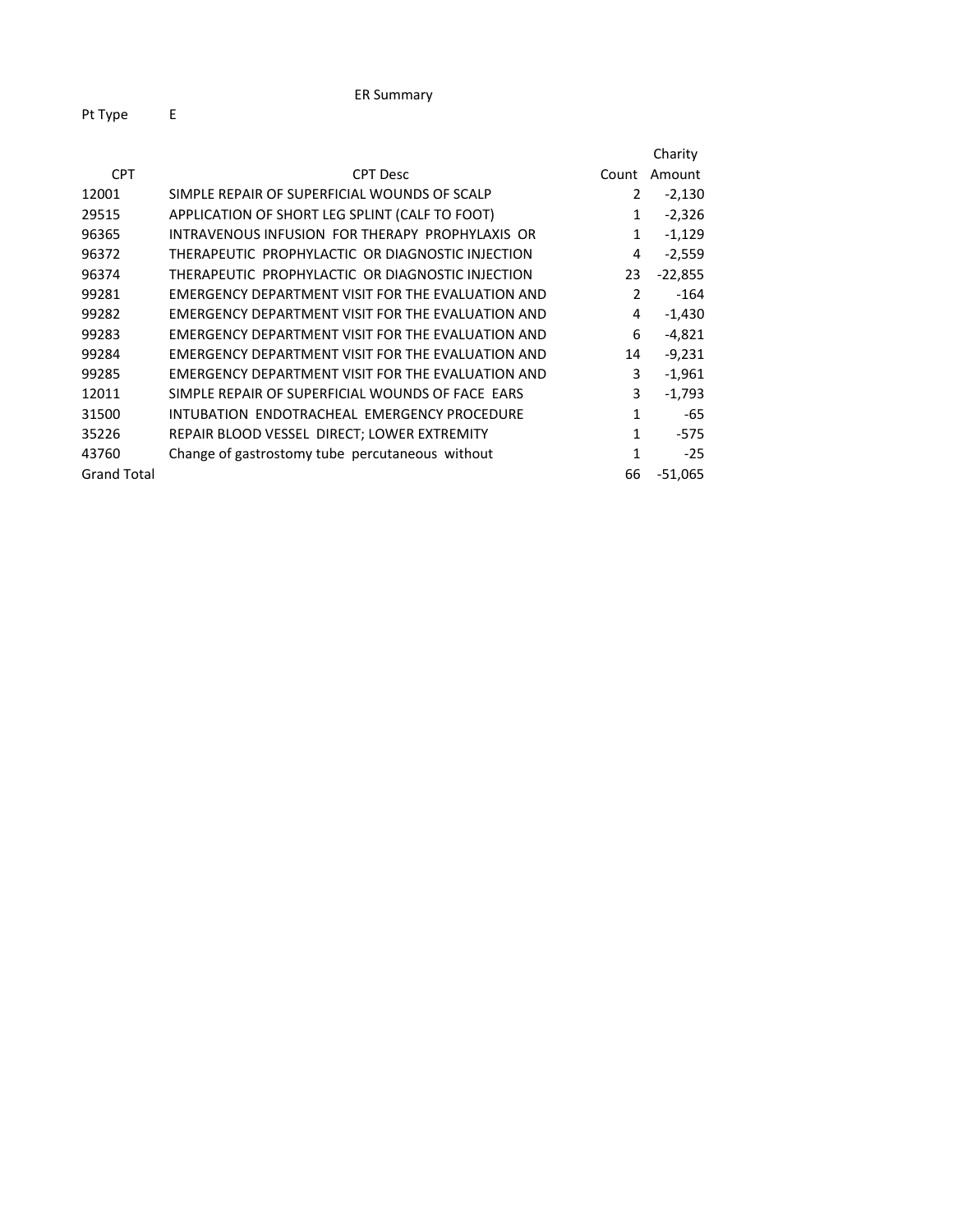|                    |                                                    |                | Charity      |
|--------------------|----------------------------------------------------|----------------|--------------|
| <b>CPT</b>         | <b>CPT Desc</b>                                    |                | Count Amount |
| 29881              | ARTHROSCOPY KNEE SURGICAL; WITH MENISCECTOMY       | 1              | $-1,171$     |
| 47562              | LAPAROSCOPY SURGICAL; CHOLECYSTECTOMY              | $\mathbf{1}$   | $-3,297$     |
| 59899              | UNLISTED PROCEDURE MATERNITY CARE AND DELIVERY     | $\mathbf{1}$   | $-101$       |
| 62270              | SPINAL PUNCTURE LUMBAR DIAGNOSTIC;                 | $\mathbf{1}$   | $-161$       |
| 76805              | ULTRASOUND PREGNANT UTERUS REAL TIME WITH IMAGE    | $\mathbf{1}$   | $-696$       |
| 96365              | INTRAVENOUS INFUSION FOR THERAPY PROPHYLAXIS OR    | $\mathbf{1}$   | $-65$        |
| 96372              | THERAPEUTIC PROPHYLACTIC OR DIAGNOSTIC INJECTION   | $\mathbf{1}$   | $-285$       |
| 96374              | THERAPEUTIC PROPHYLACTIC OR DIAGNOSTIC INJECTION   | $\overline{2}$ | $-2,627$     |
| 11042              | DEBRIDEMENT SUBCUTANEOUS TISSUE (INCLUDES          | 9              | $-855$       |
| 27792              | OPEN TREATMENT OF DISTAL FIBULAR FRACTURE (LATERAL | $\mathbf{1}$   | $-904$       |
| 27814              | OPEN TREATMENT OF BIMALLEOLAR ANKLE FRACTURE (EG   | $\mathbf{1}$   | $-1,136$     |
| 28308              | OSTEOTOMY WITH OR WITHOUT LENGTHENING SHORTENING   | $\mathbf{1}$   | $-821$       |
| 58552              | LAPAROSCOPY SURGICAL WITH VAGINAL HYSTERECTOMY     | $\mathbf{1}$   | $-1,374$     |
| 58661              | LAPAROSCOPY SURGICAL; WITH REMOVAL OF ADNEXAL      | $\mathbf{1}$   | $-832$       |
| 59025              | <b>FETAL NON-STRESS TEST</b>                       | $\mathbf{1}$   | $-298$       |
| 71275              | COMPUTED TOMOGRAPHIC ANGIOGRAPHY CHEST             | $\mathbf{1}$   | $-676$       |
| 75635              | COMPUTED TOMOGRAPHIC ANGIOGRAPHY ABDOMINAL AORTA   | $\mathbf{1}$   | $-26$        |
| 85610              | PROTHROMBIN TIME;                                  | $\mathbf{1}$   | $-333$       |
| 86900              | BLOOD TYPING SEROLOGIC; ABO                        | $\overline{2}$ | $-301$       |
| 87205              | SMEAR PRIMARY SOURCE WITH INTERPRETATION; GRAM OR  | $\overline{2}$ | $-790$       |
| 92522              | EVALUATION OF SPEECH SOUND PRODUCTION (EG          | $\mathbf{1}$   | $-42$        |
| 92960              | CARDIOVERSION ELECTIVE ELECTRICAL CONVERSION OF    | $\mathbf{1}$   | $-429$       |
| 93005              | ELECTROCARDIOGRAM ROUTINE ECG WITH AT LEAST 12     | $\overline{2}$ | $-1,121$     |
| 93458              | CATHETER PLACEMENT IN CORONARY ARTERY(S) FOR       | $\overline{2}$ | $-2,333$     |
| 93459              | CATHETER PLACEMENT IN CORONARY ARTERY(S) FOR       | $\mathbf{1}$   | $-744$       |
| 93798              | PHYSICIAN OR OTHER QUALIFIED HEALTH CARE           | 3              | $-960$       |
| 93925              | DUPLEX SCAN OF LOWER EXTREMITY ARTERIES OR         | $\mathbf{1}$   | $-635$       |
| 99203              | OFFICE OR OTHER OUTPATIENT VISIT FOR THE           | 4              | $-348$       |
| 99212              | OFFICE OR OTHER OUTPATIENT VISIT FOR THE           | 4              | $-740$       |
| 99213              | OFFICE OR OTHER OUTPATIENT VISIT FOR THE           | 4              | $-305$       |
| 99214              | OFFICE OR OTHER OUTPATIENT VISIT FOR THE           | $\mathbf{1}$   | $-72$        |
| <b>Grand Total</b> |                                                    | 55             | $-24,478$    |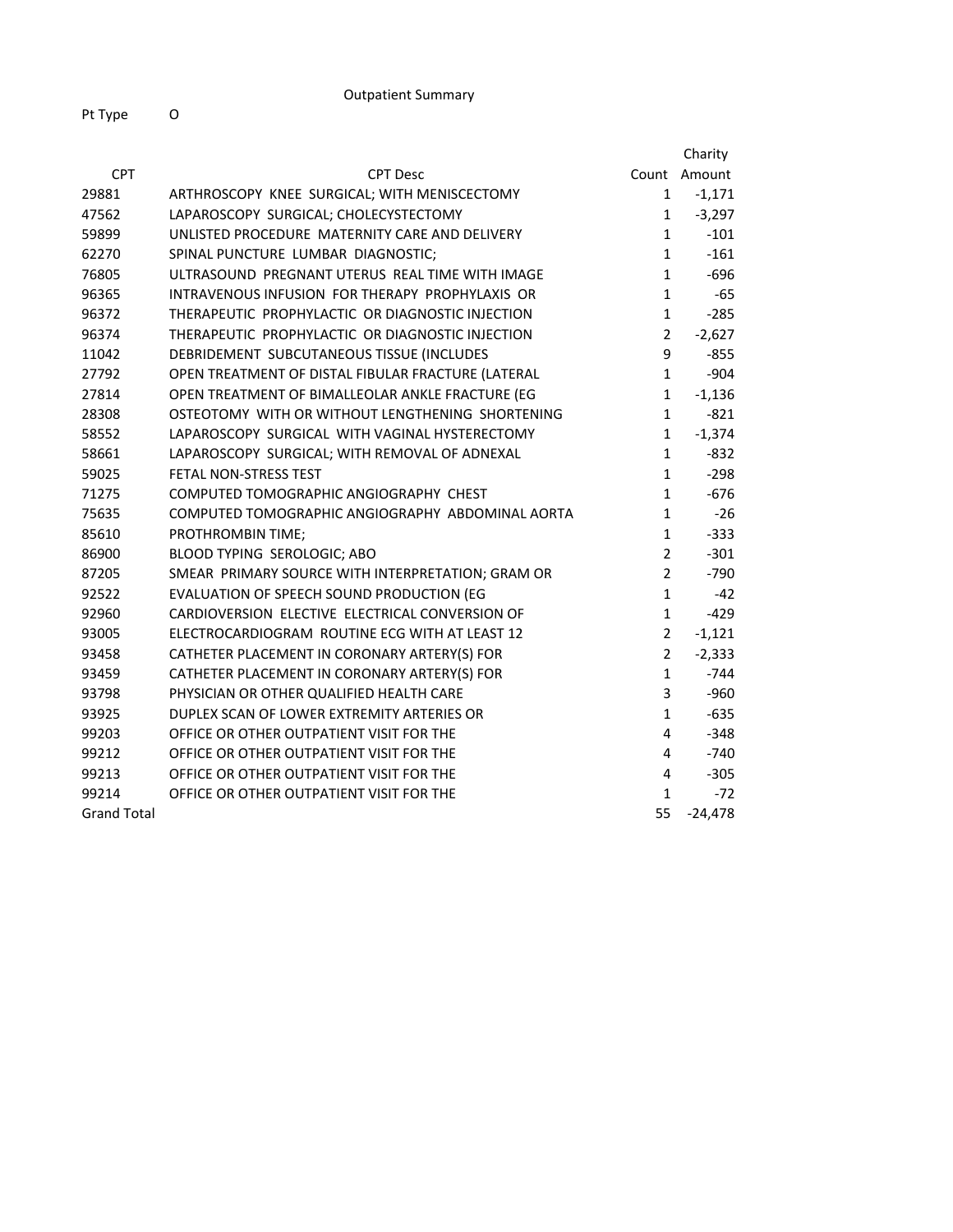|                    |                                                      |       | Charity  |
|--------------------|------------------------------------------------------|-------|----------|
| <b>DRG</b>         | <b>DRG Description</b>                               | Count | Amount   |
| 176                | PULMONARY EMBOLISM W/O MCC                           |       | $-206$   |
| 296                | CARDIAC ARREST UNEXPLAINED W MCC                     |       | $-500$   |
| 310                | CARDIAC ARRHYTHMIA & CONDUCTION DISORDERS W/O CC/MCC |       | $-614$   |
| 389                | <b>G.I. OBSTRUCTION W CC</b>                         |       | $-1,260$ |
| 812                | RED BLOOD CELL DISORDERS W/O MCC                     |       | $-1,288$ |
| 871                | SEPTICEMIA OR SEVERE SEPSIS W/O MV >96 HOURS W MCC   |       | $-266$   |
| <b>Grand Total</b> |                                                      | 6     | $-4,133$ |

| Inpatient Total         | $-4,133$ |
|-------------------------|----------|
| <b>ER Total</b>         | $-598$   |
| <b>Outpatient Total</b> | $-2,818$ |
| Total                   | $-7,549$ |
| Recap Total             | 7,549    |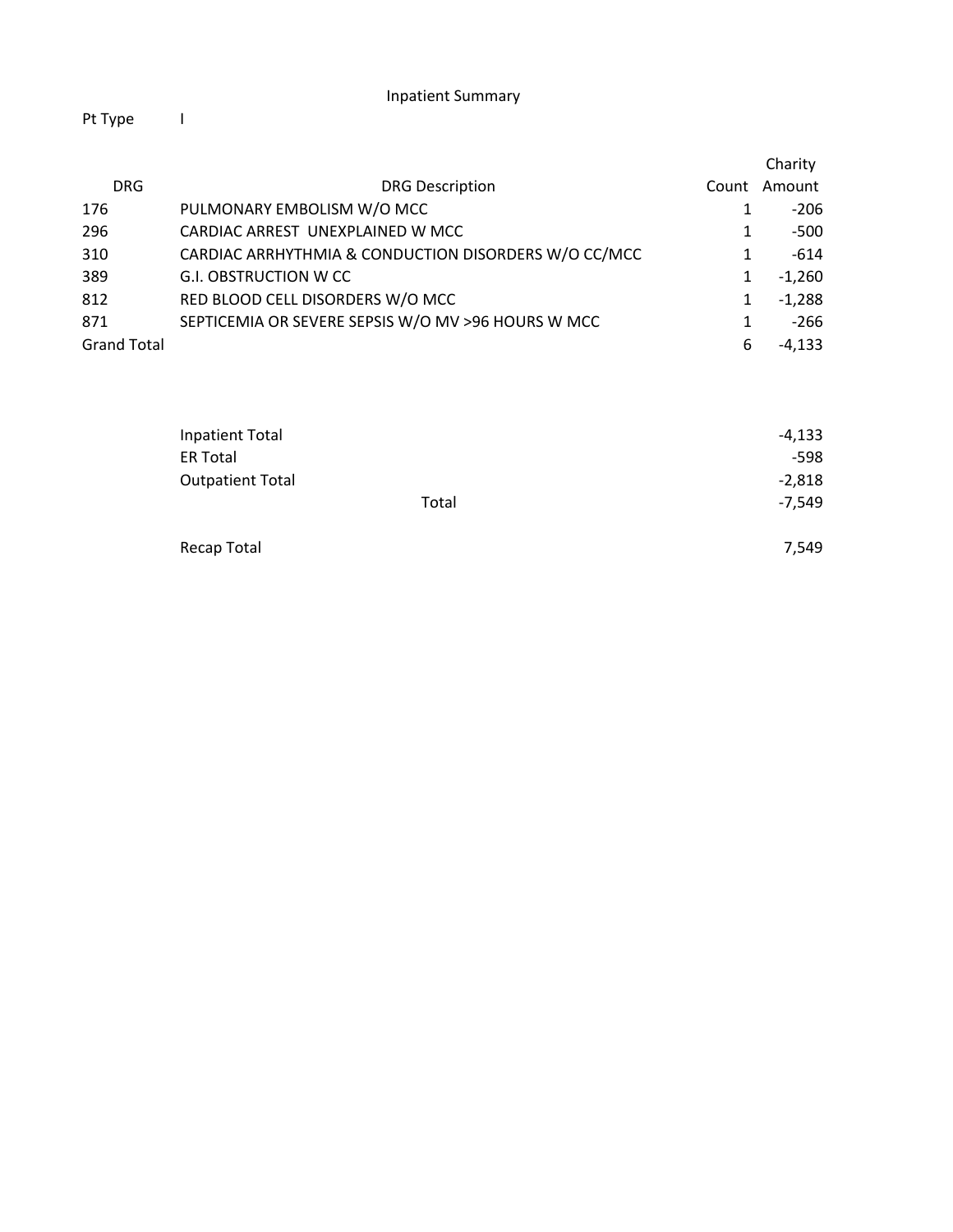|                    |                                                          |               | Charity |
|--------------------|----------------------------------------------------------|---------------|---------|
| <b>CPT</b>         | <b>CPT</b> Desc                                          | Count         | Amount  |
| 49440              | INSERTION OF GASTROSTOMY TUBE PERCUTANEOUS UNDER         |               | -77     |
| 96374              | THERAPEUTIC PROPHYLACTIC OR DIAGNOSTIC INJECTION         | $\mathcal{P}$ | -330    |
| 99283              | <b>EMERGENCY DEPARTMENT VISIT FOR THE EVALUATION AND</b> | $\mathcal{P}$ | $-126$  |
| 99284              | EMERGENCY DEPARTMENT VISIT FOR THE EVALUATION AND        |               | -65     |
| <b>Grand Total</b> |                                                          | 6             | -598    |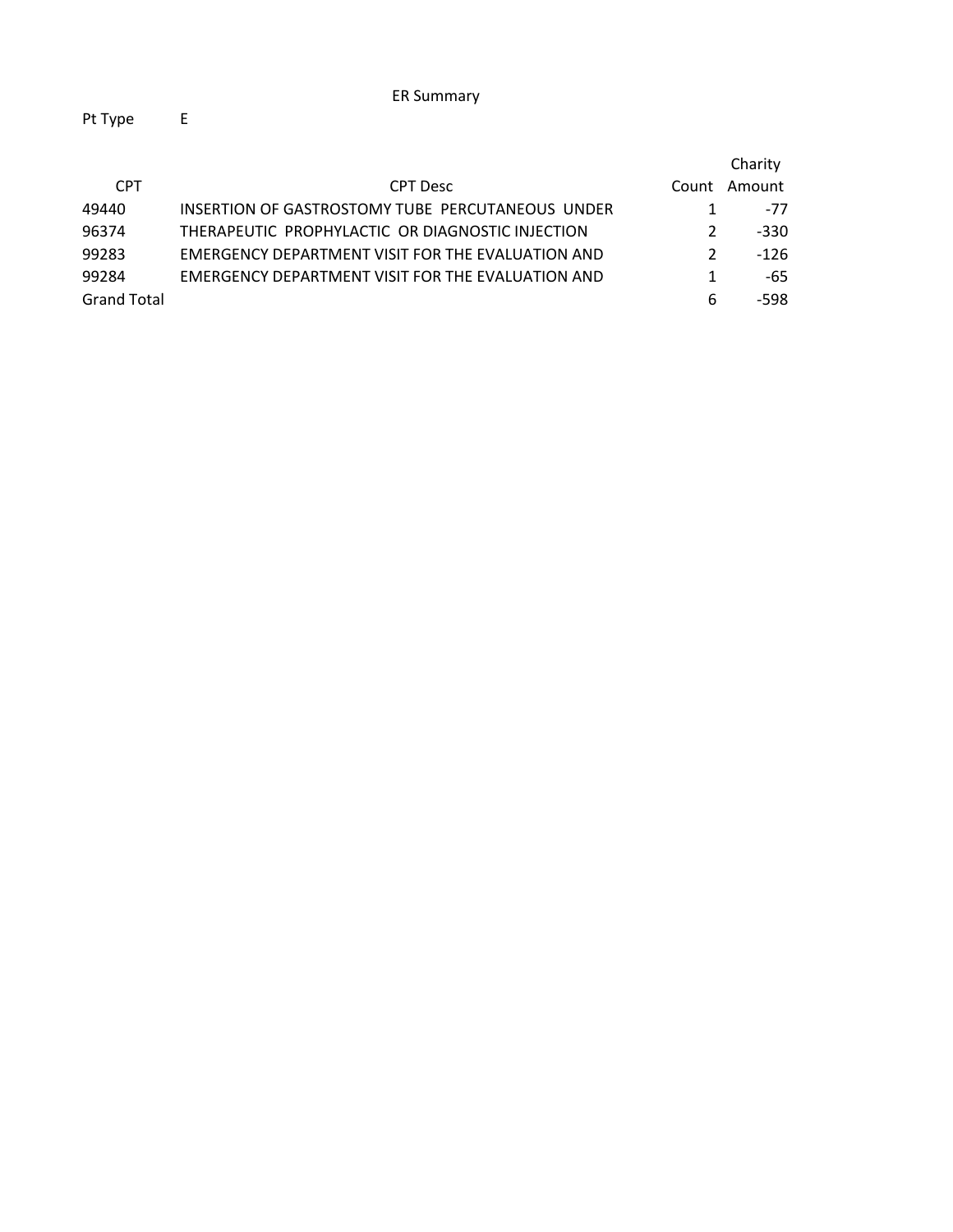|                    |                                                    |       | Charity  |
|--------------------|----------------------------------------------------|-------|----------|
| <b>CPT</b>         | <b>CPT</b> Desc                                    | Count | Amount   |
| 47562              | LAPAROSCOPY SURGICAL; CHOLECYSTECTOMY              | 1     | -890     |
| 52318              | LITHOLAPAXY: CRUSHING OR FRAGMENTATION OF CALCULUS | 1     | $-975$   |
| 57520              | CONIZATION OF CERVIX WITH OR WITHOUT FULGURATION   | 1     | $-433$   |
| 70450              | COMPUTED TOMOGRAPHY HEAD OR BRAIN; WITHOUT         | 1     | $-161$   |
| 99211              | OFFICE OR OTHER OUTPATIENT VISIT FOR THE           | 1     | $-249$   |
| 99212              | OFFICE OR OTHER OUTPATIENT VISIT FOR THE           | 3     | $-109$   |
| <b>Grand Total</b> |                                                    | 8     | $-2,818$ |
|                    |                                                    |       |          |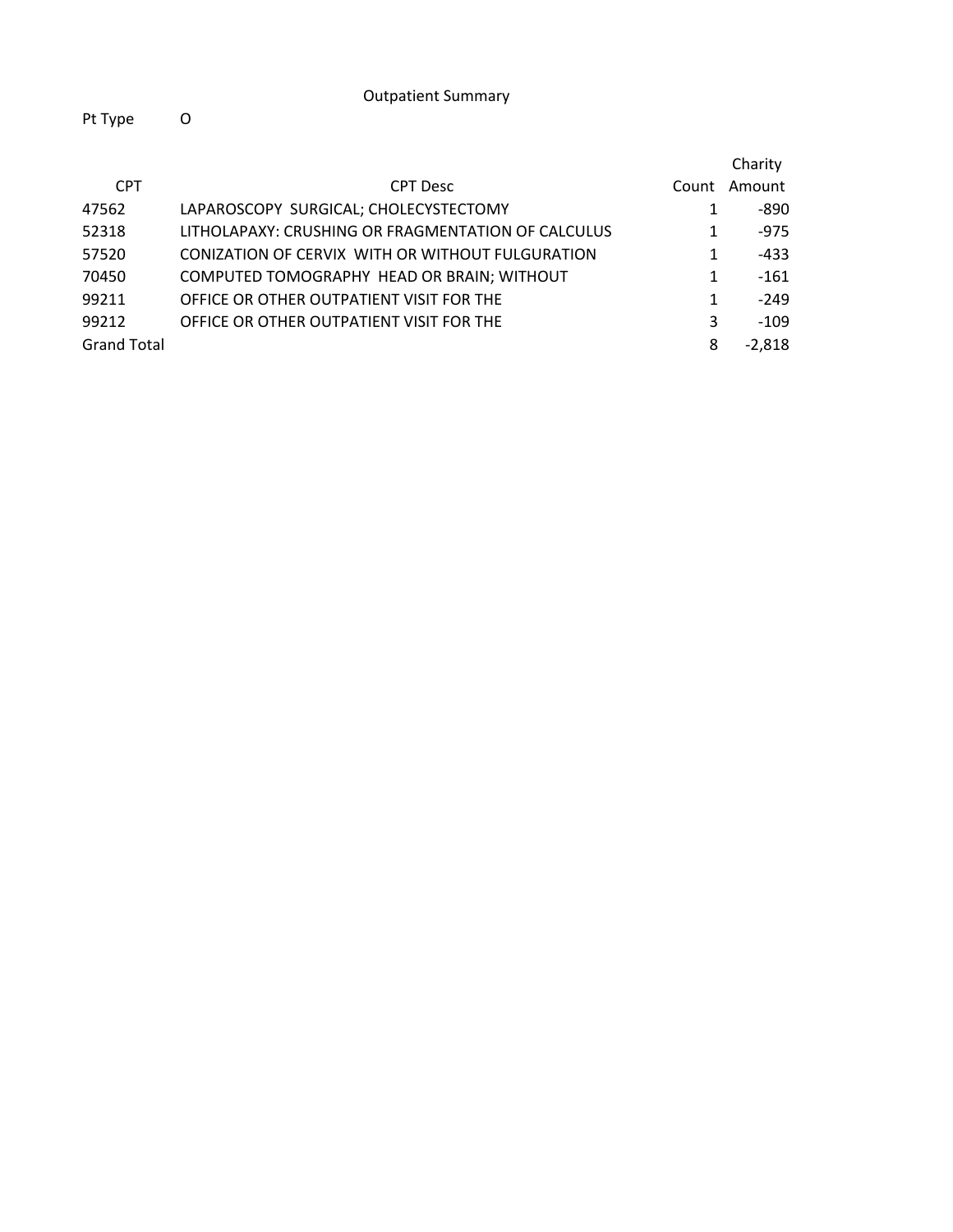| <b>DRG</b>         | <b>DRG Description</b>                                              | Count          | <b>Charity Amount</b> |
|--------------------|---------------------------------------------------------------------|----------------|-----------------------|
| 563                | Preterm labor                                                       | 1              | $-1,830$              |
| 710                | Infectious & parasitic diseases including HIV w O.R. procedure      | 1              | $-37,110$             |
| 566                | Other antepartum diagnoses                                          | 1              | $-1,732$              |
| 263                | Laparoscopic cholecystectomy                                        | 3              | $-24,706$             |
| 115                | Other ear nose mouth throat & cranial/facial diagnoses              | 1              | $-2,717$              |
| 532                | Menstrual & other female reproductive system disorders              | $\overline{2}$ | $-5,826$              |
| 253                | Other & unspecified gastrointestinal hemorrhage                     | 1              | $-4,534$              |
| 201                | Cardiac arrhythmia & conduction disorders                           | 1              | $-4,200$              |
| 321                | Cervical spinal fusion & other back/neck proc exc disc excis/decomp | 1              | $-12,546$             |
| 198                | Angina pectoris & coronary atherosclerosis                          | 1              | $-3,153$              |
| 244                | Diverticulitis & diverticulosis                                     | $\mathbf{1}$   | $-4,947$              |
| 721                | Post-operative post-traumatic other device infections               | 1              | $-3,948$              |
| 91                 | OTHER DISORDERS OF NERVOUS SYSTEM W MCC                             | 1              | $-7,453$              |
| 280                | Alcoholic liver disease                                             | $\mathbf{1}$   | $-6,501$              |
| 280                | ACUTE MYOCARDIAL INFARCTION DISCHARGED ALIVE W MCC                  | 1              | 7,950                 |
| 203                | Chest pain                                                          | 1              | $-2,796$              |
| 544                | D&C aspiration curettage or hysterotomy for obstetric diagnoses     | 1              | $-4,182$              |
| 724                | Other infectious & parasitic diseases                               | 1              | $-4,771$              |
| 254                | Other digestive system diagnoses                                    | $\overline{2}$ | $-6,046$              |
| 871                | SEPTICEMIA OR SEVERE SEPSIS W/O MV 96+ HOURS W MCC                  | 1              | $-1,216$              |
| 741                | UTERINE ADNEXA PROC FOR NON-OVARIAN/ADNEXAL MALIG W/O CC/MCC        | 1              | $-413$                |
| 383                | Cellulitis & other bacterial skin infections                        | 1              | $-3,266$              |
| 626                | Neonate bwt 2000-2499g normal newborn or neonate w other problem    | 1              | $-43$                 |
| 234                | CORONARY BYPASS W CARDIAC CATH W/O MCC                              | 1              | 14,716                |
| 860                | Rehabilitation                                                      | 1              | 7,931                 |
| 811                | RED BLOOD CELL DISORDERS W MCC                                      | 1              | 1,325                 |
| <b>Grand Total</b> |                                                                     | 30             | $-112,015$            |

| <b>Inpatient Total</b>  |       | $-112,015$ |
|-------------------------|-------|------------|
| ER Total                |       | $-9,783$   |
| <b>Outpatient Total</b> |       | $-565$     |
|                         | Total | $-122,364$ |
| Recap Total             |       | 122,364    |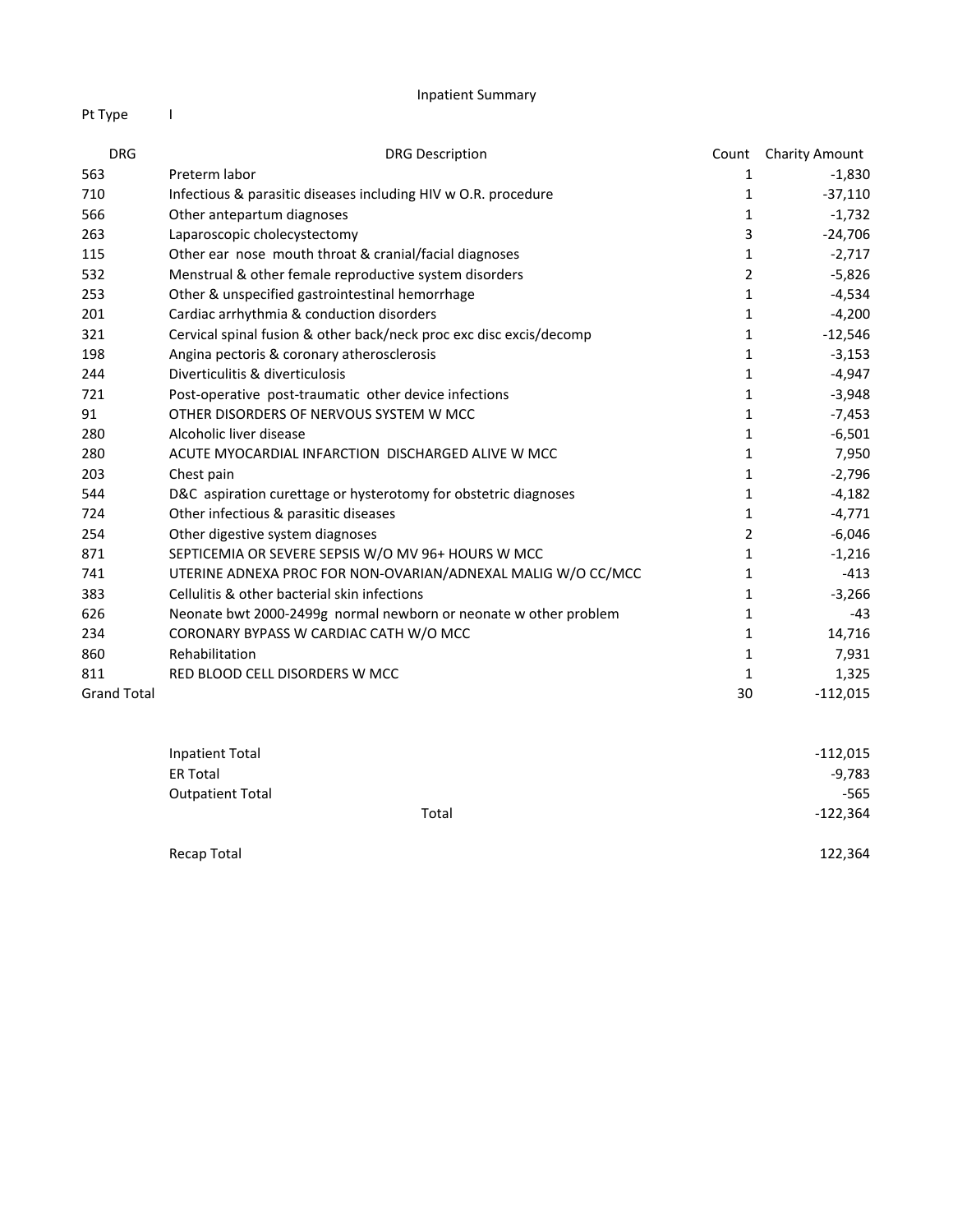| <b>CPT</b>         | <b>CPT Desc</b>                                   | Count | <b>Charity Amount</b> |
|--------------------|---------------------------------------------------|-------|-----------------------|
| 12011              | SIMPLE REPAIR OF SUPERFICIAL WOUNDS OF FACE EARS  |       | $-167$                |
| 90471              | IMMUNIZATION ADMINISTRATION (INCLUDES             |       | $-277$                |
| 96365              | INTRAVENOUS INFUSION FOR THERAPY PROPHYLAXIS OR   |       | -746                  |
| 96374              | THERAPEUTIC PROPHYLACTIC OR DIAGNOSTIC INJECTION  | 3     | $-4.059$              |
| 99281              | EMERGENCY DEPARTMENT VISIT FOR THE EVALUATION AND | 2     | $-122$                |
| 99283              | EMERGENCY DEPARTMENT VISIT FOR THE EVALUATION AND | 3     | $-2.101$              |
| 99284              | EMERGENCY DEPARTMENT VISIT FOR THE EVALUATION AND | 3     | $-2.311$              |
| <b>Grand Total</b> |                                                   | 14    | $-9.783$              |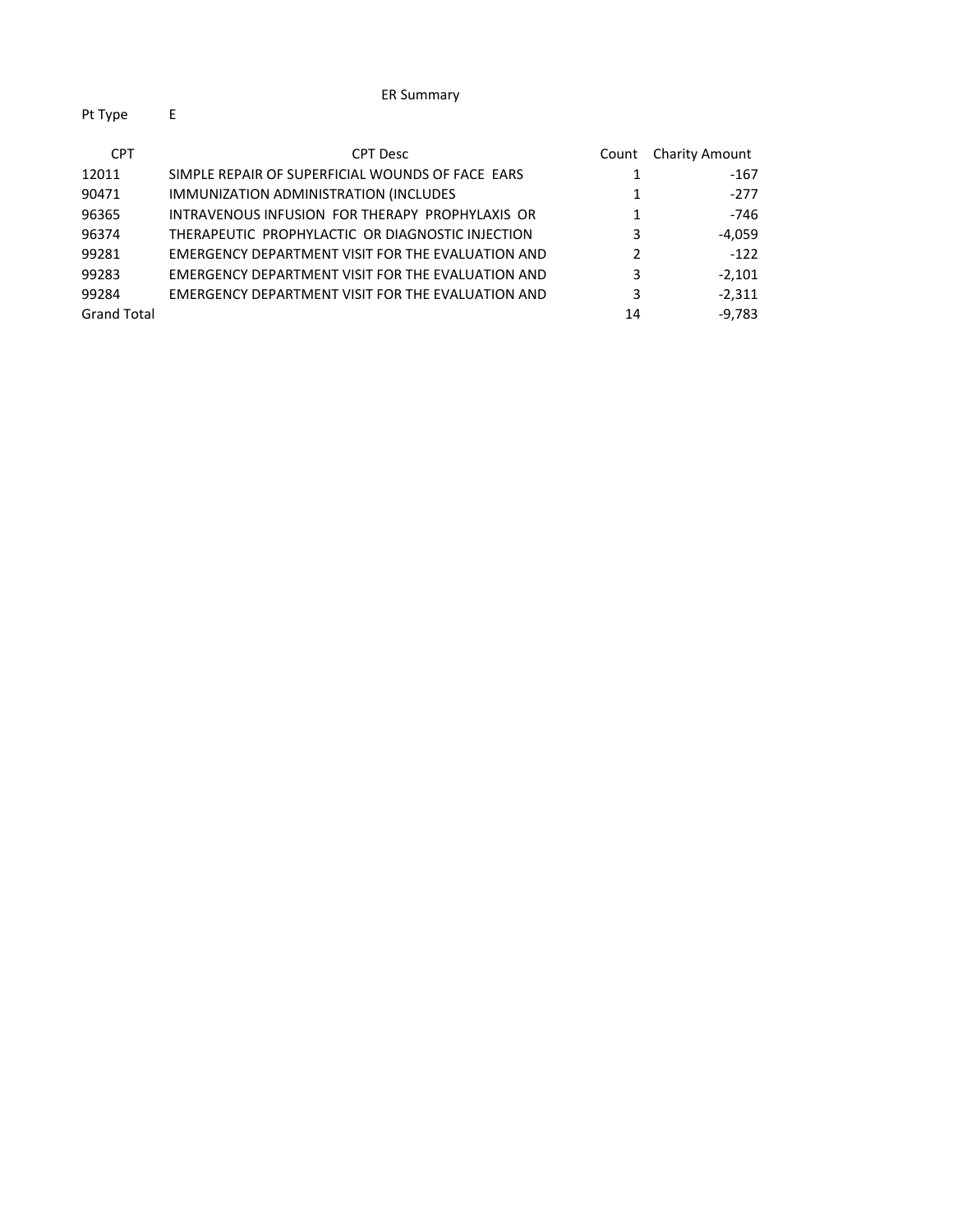| CPt.        | CPT Desc                                    | Count Charity Amount |
|-------------|---------------------------------------------|----------------------|
| 36589       | REMOVAL OF TUNNELED CENTRAL VENOUS CATHETER | -565                 |
| Grand Total |                                             | -565                 |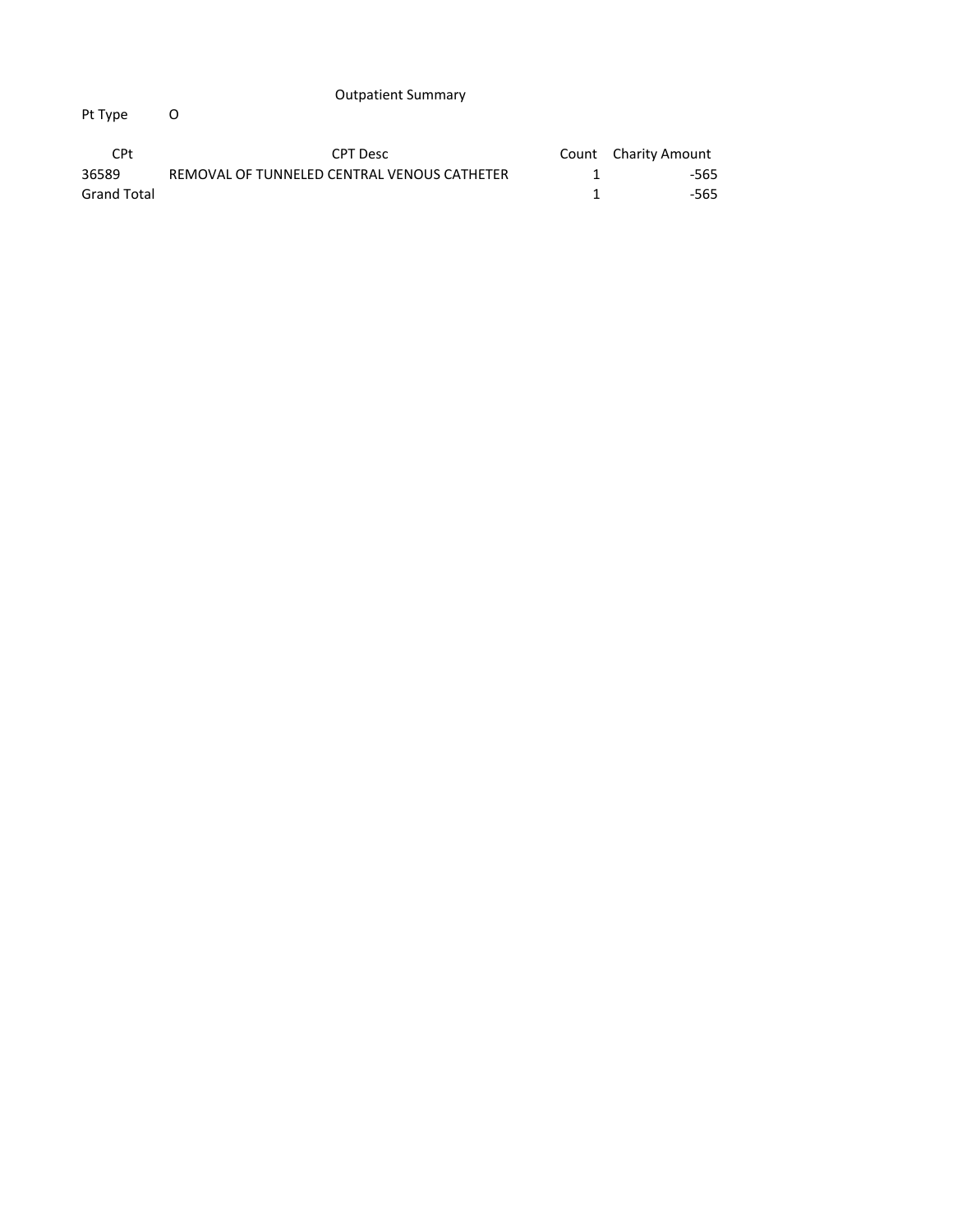|            |                                                                      |                | Charity      |
|------------|----------------------------------------------------------------------|----------------|--------------|
| <b>DRG</b> | <b>DRG Description</b>                                               |                | Count Amount |
| 3          | ECMO OR TRACH W MV >96 HRS OR PDX EXC FACE MOUTH & NECK W MAJ O.R.   | 2              | $-902$       |
| 4          | TRACH W MV >96 HRS OR PDX EXC FACE MOUTH & NECK W/O MAJ O.R.         | $\overline{2}$ | $-902$       |
| 38         | EXTRACRANIAL PROCEDURES W CC                                         | $\mathbf{1}$   | $-48$        |
| 57         | DEGENERATIVE NERVOUS SYSTEM DISORDERS W/O MCC                        | $\mathbf{1}$   | $-441$       |
| 64         | INTRACRANIAL HEMORRHAGE OR CEREBRAL INFARCTION W MCC                 | $\overline{2}$ | $-902$       |
| 65         | INTRACRANIAL HEMORRHAGE OR CEREBRAL INFARCTION W CC OR TPA IN 24 HRS | 4              | $-1,793$     |
| 69         | TRANSIENT ISCHEMIA                                                   | $\mathbf{1}$   | $-451$       |
| 71         | NONSPECIFIC CEREBROVASCULAR DISORDERS W CC                           | $\overline{2}$ | $-892$       |
| 74         | CRANIAL & PERIPHERAL NERVE DISORDERS W/O MCC                         | $\overline{2}$ | $-19$        |
| 85         | TRAUMATIC STUPOR & COMA COMA <1 HR W MCC                             | $\mathbf{1}$   | $-451$       |
| 86         | TRAUMATIC STUPOR & COMA COMA <1 HR W CC                              | $\overline{2}$ | $-892$       |
| 93         | OTHER DISORDERS OF NERVOUS SYSTEM W/O CC/MCC                         | $\mathbf{1}$   | $-451$       |
| 100        | SEIZURES W MCC                                                       | $\mathbf{1}$   | $-451$       |
| 101        | SEIZURES W/O MCC                                                     | $\overline{2}$ | $-902$       |
| 103        | HEADACHES W/O MCC                                                    | $\mathbf{1}$   | $-218$       |
| 123        | NEUROLOGICAL EYE DISORDERS                                           | $\mathbf{1}$   | $-441$       |
| 149        | <b>DYSEQUILIBRIUM</b>                                                | $\mathbf{1}$   | $-451$       |
| 163        | MAJOR CHEST PROCEDURES W MCC                                         | $\mathbf{1}$   | $-789$       |
| 176        | PULMONARY EMBOLISM W/O MCC                                           | $\mathbf{1}$   | $-451$       |
| 177        | <b>RESPIRATORY INFECTIONS &amp; INFLAMMATIONS W MCC</b>              | $\overline{2}$ | $-902$       |
| 178        | RESPIRATORY INFECTIONS & INFLAMMATIONS W CC                          | $\mathbf{1}$   | $-441$       |
| 179        | RESPIRATORY INFECTIONS & INFLAMMATIONS W/O CC/MCC                    | $\overline{2}$ | 0            |
| 180        | <b>RESPIRATORY NEOPLASMS W MCC</b>                                   | 3              | $-1,343$     |
| 186        | PLEURAL EFFUSION W MCC                                               | $\mathbf{1}$   | $-451$       |
| 189        | PULMONARY EDEMA & RESPIRATORY FAILURE                                | $\mathbf{1}$   | $-441$       |
| 190        | CHRONIC OBSTRUCTIVE PULMONARY DISEASE W MCC                          | 3              | $-1,308$     |
| 193        | SIMPLE PNEUMONIA & PLEURISY W MCC                                    | 8              | $-2,666$     |
| 194        | SIMPLE PNEUMONIA & PLEURISY W CC                                     | $\overline{2}$ | -88          |
| 195        | SIMPLE PNEUMONIA & PLEURISY W/O CC/MCC                               | $\mathbf{1}$   | $-451$       |
| 202        | BRONCHITIS & ASTHMA W CC/MCC                                         | 3              | $-539$       |
| 203        | BRONCHITIS & ASTHMA W/O CC/MCC                                       | $\mathbf{1}$   | $-37$        |
| 206        | OTHER RESPIRATORY SYSTEM DIAGNOSES W/O MCC                           | $\mathbf{1}$   | $-451$       |
| 207        | RESPIRATORY SYSTEM DIAGNOSIS W VENTILATOR SUPPORT >96 HOURS          | $\mathbf{1}$   | $-451$       |
| 208        | RESPIRATORY SYSTEM DIAGNOSIS W VENTILATOR SUPPORT <96 HOURS          | 2              | -545         |
| 216        | CARDIAC VALVE & OTH MAJ CARDIOTHORACIC PROC W CARD CATH W MCC        | $\mathbf{1}$   | $-451$       |
| 231        | <b>CORONARY BYPASS W PTCA W MCC</b>                                  | $\mathbf{1}$   | $-451$       |
| 239        | AMPUTATION FOR CIRC SYS DISORDERS EXC UPPER LIMB & TOE W MCC         | 4              | $-902$       |
| 246        | PERC CARDIOVASC PROC W DRUG-ELUTING STENT W MCC OR 4+ VESSELS/STENTS | $\mathbf{1}$   | $-441$       |
| 247        | PERC CARDIOVASC PROC W DRUG-ELUTING STENT W/O MCC                    | $\mathbf{1}$   | $-451$       |
| 248        | PERC CARDIOVASC PROC W NON-DRUG-ELUTING STENT W MCC OR 4+ VES/STENTS | $\mathbf{1}$   | -441         |
| 249        | PERC CARDIOVASC PROC W NON-DRUG-ELUTING STENT W/O MCC                | $\overline{2}$ | $-902$       |
| 250        | PERC CARDIOVASC PROC W/O CORONARY ARTERY STENT W MCC                 | $\mathbf{1}$   | $-441$       |
| 252        | OTHER VASCULAR PROCEDURES W MCC                                      | $\overline{2}$ | $-564$       |
| 256        | UPPER LIMB & TOE AMPUTATION FOR CIRC SYSTEM DISORDERS W CC           | $\mathbf{1}$   | $-451$       |
| 280        | ACUTE MYOCARDIAL INFARCTION DISCHARGED ALIVE W MCC                   | $\mathbf{1}$   | $-451$       |
| 283        | ACUTE MYOCARDIAL INFARCTION EXPIRED W MCC                            | $\mathbf{1}$   | $-441$       |
| 286        | CIRCULATORY DISORDERS EXCEPT AMI W CARD CATH W MCC                   | $\mathbf{1}$   | $-451$       |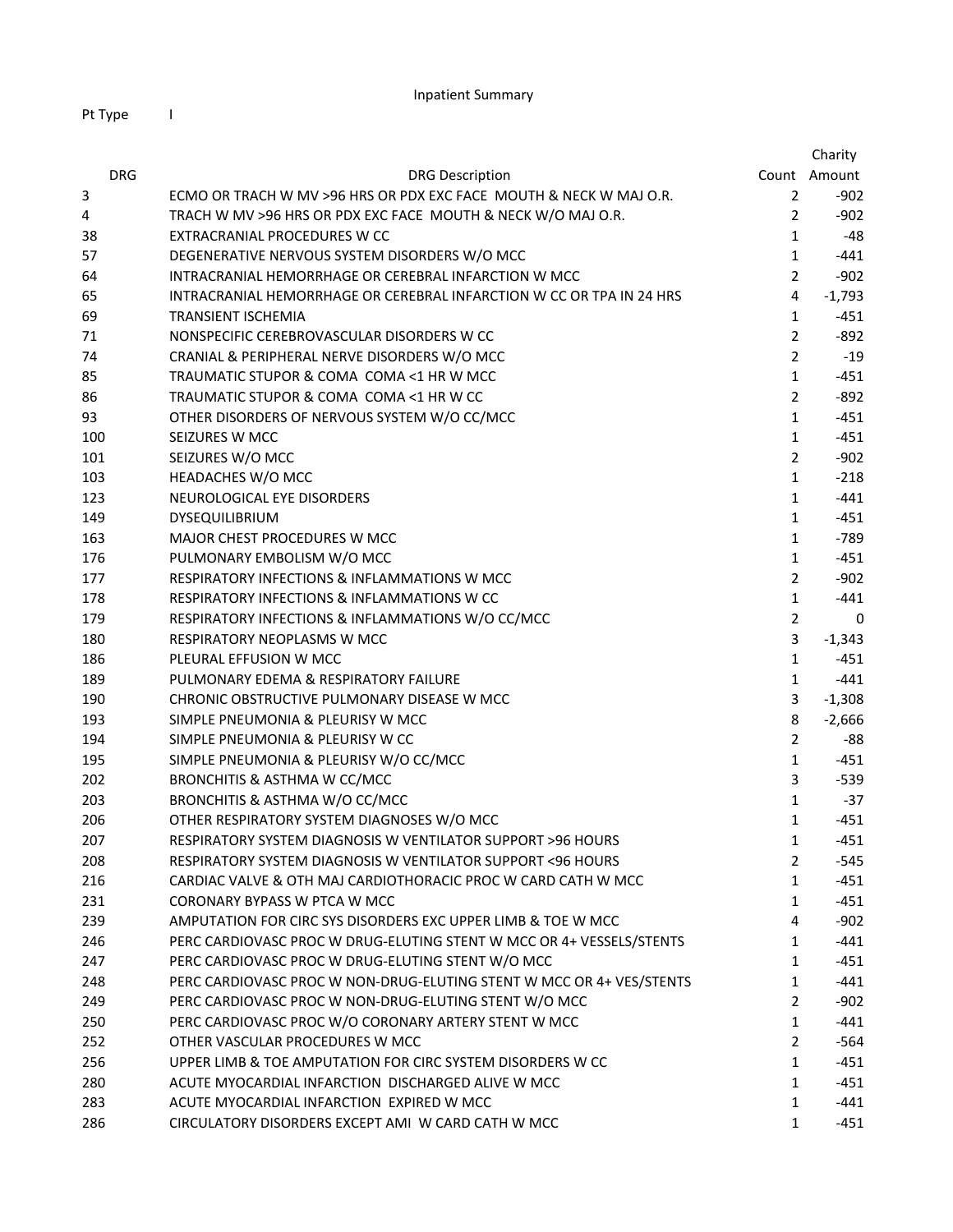| 291 | <b>HEART FAILURE &amp; SHOCK W MCC</b>                             | 8              | $-3,597$ |
|-----|--------------------------------------------------------------------|----------------|----------|
| 292 | <b>HEART FAILURE &amp; SHOCK W CC</b>                              | $\mathbf{1}$   | -451     |
| 299 | PERIPHERAL VASCULAR DISORDERS W MCC                                | $\mathbf{1}$   | $-451$   |
| 300 | PERIPHERAL VASCULAR DISORDERS W CC                                 | $\mathbf{1}$   | $-451$   |
| 303 | ATHEROSCLEROSIS W/O MCC                                            | $\overline{2}$ | 0        |
| 305 | HYPERTENSION W/O MCC                                               | 3              | $-622$   |
| 307 | CARDIAC CONGENITAL & VALVULAR DISORDERS W/O MCC                    | $\mathbf{1}$   | $-451$   |
| 309 | CARDIAC ARRHYTHMIA & CONDUCTION DISORDERS W CC                     | $\overline{2}$ | $-836$   |
| 310 | CARDIAC ARRHYTHMIA & CONDUCTION DISORDERS W/O CC/MCC               | $\mathbf{1}$   | $-441$   |
| 312 | <b>SYNCOPE &amp; COLLAPSE</b>                                      | 4              | $-1,793$ |
| 313 | <b>CHEST PAIN</b>                                                  | 6              | $-2,357$ |
| 314 | OTHER CIRCULATORY SYSTEM DIAGNOSES W MCC                           | $\overline{2}$ | $-902$   |
| 316 | OTHER CIRCULATORY SYSTEM DIAGNOSES W/O CC/MCC                      | $\mathbf{1}$   | $-451$   |
| 327 | STOMACH ESOPHAGEAL & DUODENAL PROC W CC                            | $\overline{2}$ | $-892$   |
| 329 | MAJOR SMALL & LARGE BOWEL PROCEDURES W MCC                         | $\mathbf{1}$   | $-441$   |
| 335 | PERITONEAL ADHESIOLYSIS W MCC                                      | $\mathbf{1}$   | $-1,578$ |
| 343 | APPENDECTOMY W/O COMPLICATED PRINCIPAL DIAG W/O CC/MCC             | $\mathbf{1}$   | $-451$   |
| 351 | INGUINAL & FEMORAL HERNIA PROCEDURES W CC                          | $\mathbf{1}$   | $-451$   |
| 354 | HERNIA PROCEDURES EXCEPT INGUINAL & FEMORAL W CC                   | $\mathbf{1}$   | $-676$   |
| 356 | OTHER DIGESTIVE SYSTEM O.R. PROCEDURES W MCC                       | $\mathbf{1}$   | $-451$   |
| 368 | MAJOR ESOPHAGEAL DISORDERS W MCC                                   | $\mathbf{1}$   | $-451$   |
| 375 | DIGESTIVE MALIGNANCY W CC                                          | $\overline{2}$ | $-902$   |
| 377 | G.I. HEMORRHAGE W MCC                                              | 3              | $-1,455$ |
| 378 | G.I. HEMORRHAGE W CC                                               | $\overline{2}$ | $-892$   |
| 379 | G.I. HEMORRHAGE W/O CC/MCC                                         | $\overline{2}$ | $-534$   |
| 386 | INFLAMMATORY BOWEL DISEASE W CC                                    | $\mathbf{1}$   | $-451$   |
| 389 | G.I. OBSTRUCTION W CC                                              | 3              | $-987$   |
| 391 | ESOPHAGITIS GASTROENT & MISC DIGEST DISORDERS W MCC                | $\mathbf{1}$   | $-451$   |
| 392 | ESOPHAGITIS GASTROENT & MISC DIGEST DISORDERS W/O MCC              | $\overline{2}$ | $-721$   |
| 393 | OTHER DIGESTIVE SYSTEM DIAGNOSES W MCC                             | 3              | $-1,009$ |
| 394 | OTHER DIGESTIVE SYSTEM DIAGNOSES W CC                              | $\overline{2}$ | -892     |
| 419 | LAPAROSCOPIC CHOLECYSTECTOMY W/O C.D.E. W/O CC/MCC                 | $\mathbf{1}$   | $-451$   |
| 433 | CIRRHOSIS & ALCOHOLIC HEPATITIS W CC                               | $\mathbf{1}$   | $-225$   |
| 436 | MALIGNANCY OF HEPATOBILIARY SYSTEM OR PANCREAS W CC                | $\mathbf{1}$   | $-451$   |
| 438 | DISORDERS OF PANCREAS EXCEPT MALIGNANCY W MCC.                     | 3              | -441     |
| 439 | DISORDERS OF PANCREAS EXCEPT MALIGNANCY W CC                       | 2              | -591     |
| 441 | DISORDERS OF LIVER EXCEPT MALIG CIRR ALC HEPA W MCC                | $\mathbf{1}$   | $-313$   |
| 445 | DISORDERS OF THE BILIARY TRACT W CC                                | 1              | $-451$   |
| 446 | DISORDERS OF THE BILIARY TRACT W/O CC/MCC                          | $\mathbf{1}$   | $-441$   |
| 460 | SPINAL FUSION EXCEPT CERVICAL W/O MCC                              | 3              | $-1,343$ |
| 467 | REVISION OF HIP OR KNEE REPLACEMENT W CC                           | 1              | $-451$   |
| 468 | REVISION OF HIP OR KNEE REPLACEMENT W/O CC/MCC                     | $\mathbf{1}$   | $-451$   |
| 469 | MAJOR JOINT REPLACEMENT OR REATTACHMENT OF LOWER EXTREMITY W MCC.  | 3              | $-1,278$ |
| 470 | MAJOR JOINT REPLACEMENT OR REATTACHMENT OF LOWER EXTREMITY W/O MCC | 10             | $-4,508$ |
| 475 | AMPUTATION FOR MUSCULOSKELETAL SYS & CONN TISSUE DIS W CC          | 1              | -451     |
| 480 | HIP & FEMUR PROCEDURES EXCEPT MAJOR JOINT W MCC                    | 3              | $-617$   |
| 481 | HIP & FEMUR PROCEDURES EXCEPT MAJOR JOINT W CC                     | 3              | $-1,343$ |
| 483 | MAJOR JOINT/LIMB REATTACHMENT PROCEDURE OF UPPER EXTREMITIES       | $\overline{2}$ | $-902$   |
| 494 | LOWER EXTREM & HUMER PROC EXCEPT HIP FOOT FEMUR W/O CC/MCC         | $\mathbf{1}$   | $-451$   |
| 502 | SOFT TISSUE PROCEDURES W/O CC/MCC                                  | $\mathbf{1}$   | $-451$   |
| 536 | FRACTURES OF HIP & PELVIS W/O MCC                                  | 1              | $-451$   |
| 539 | OSTEOMYELITIS W MCC                                                | 1              | $-441$   |
|     |                                                                    |                |          |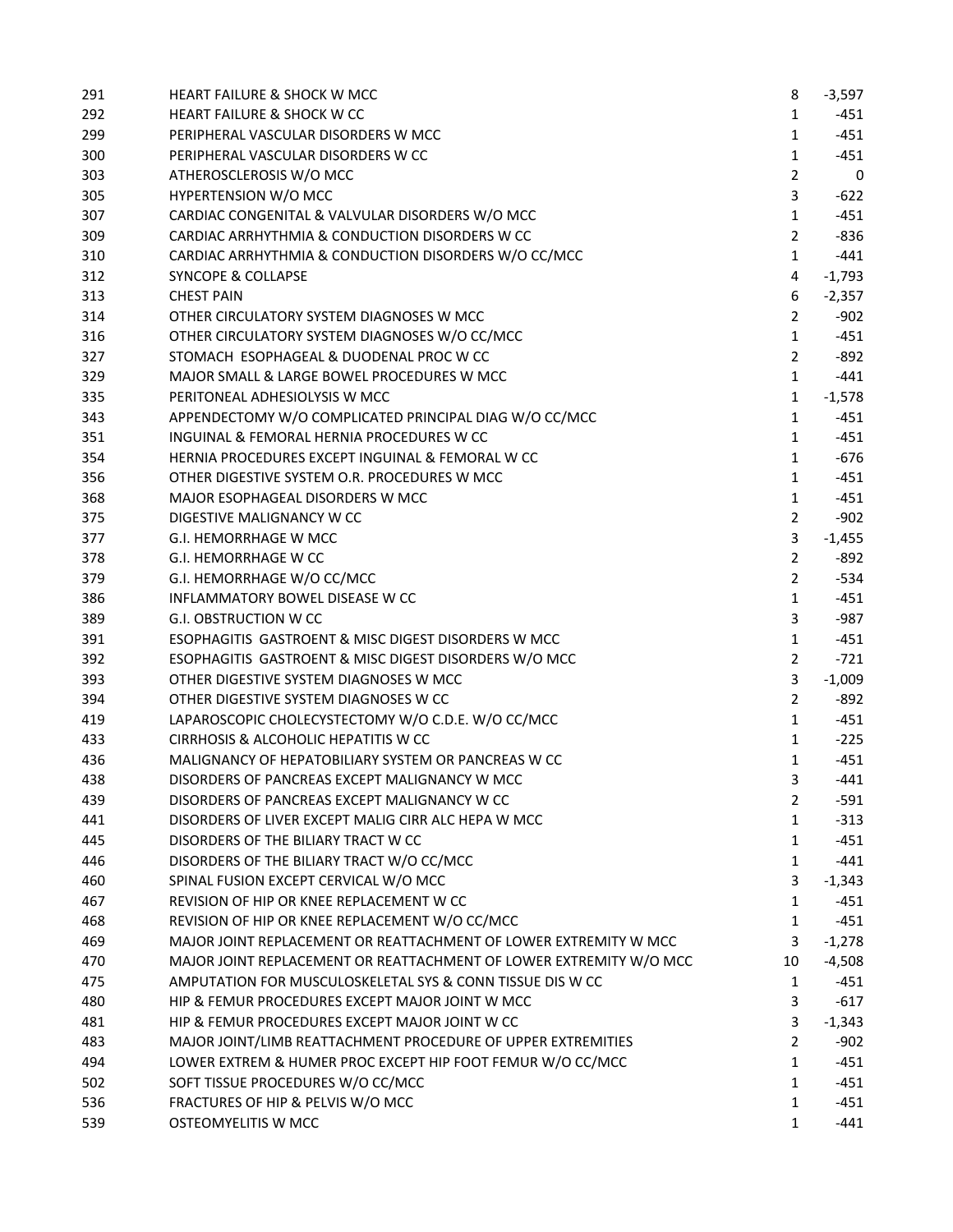| 552        | MEDICAL BACK PROBLEMS W/O MCC                                                                                | $\overline{2}$      | $-882$             |
|------------|--------------------------------------------------------------------------------------------------------------|---------------------|--------------------|
| 553        | <b>BONE DISEASES &amp; ARTHROPATHIES W MCC</b>                                                               | $\mathbf{1}$        | $-135$             |
| 554        | BONE DISEASES & ARTHROPATHIES W/O MCC                                                                        | $\mathbf{1}$        | $-254$             |
| 556        | SIGNS & SYMPTOMS OF MUSCULOSKELETAL SYSTEM & CONN TISSUE W/O MCC                                             | $\overline{2}$      | $-733$             |
| 560        | AFTERCARE MUSCULOSKELETAL SYSTEM & CONNECTIVE TISSUE W CC                                                    | $\overline{2}$      | $-296$             |
| 562        | FX SPRN STRN & DISL EXCEPT FEMUR HIP PELVIS & THIGH W MCC                                                    | $\mathbf{1}$        | $-441$             |
| 565        | OTHER MUSCULOSKELETAL SYS & CONNECTIVE TISSUE DIAGNOSES W CC                                                 | $\mathbf{1}$        | $-371$             |
| 570        | SKIN DEBRIDEMENT W MCC                                                                                       | $\mathbf{1}$        | $-451$             |
| 577        | SKIN GRAFT EXC FOR SKIN ULCER OR CELLULITIS W CC                                                             | $\mathbf{1}$        | $-451$             |
| 580        | OTHER SKIN SUBCUT TISS & BREAST PROC W CC                                                                    | $\mathbf{1}$        | $-451$             |
| 581        | OTHER SKIN SUBCUT TISS & BREAST PROC W/O CC/MCC                                                              | $\mathbf{1}$        | $-451$             |
| 585        | BREAST BIOPSY LOCAL EXCISION & OTHER BREAST PROCEDURES W/O CC/MCC                                            | $\mathbf{1}$        | $-451$             |
| 602        | <b>CELLULITIS W MCC</b>                                                                                      | $\mathbf{1}$        | $-451$             |
| 603        | CELLULITIS W/O MCC                                                                                           | $\overline{7}$      | $-2,749$           |
| 605        | TRAUMA TO THE SKIN SUBCUT TISS & BREAST W/O MCC                                                              | $\overline{2}$      | $-892$             |
| 616        | AMPUTAT OF LOWER LIMB FOR ENDOCRINE NUTRIT & METABOL DIS W MCC                                               | $\mathbf{1}$        | $-441$             |
| 621        | O.R. PROCEDURES FOR OBESITY W/O CC/MCC                                                                       | $\overline{2}$      | $-892$             |
| 628        | OTHER ENDOCRINE NUTRIT & METAB O.R. PROC W MCC                                                               | $\mathbf{1}$        | $-451$             |
| 637        | DIABETES W MCC                                                                                               | 3                   | $-2,014$           |
| 638        | DIABETES W CC                                                                                                | $\overline{3}$      | $-1,804$           |
| 640        | MISC DISORDERS OF NUTRITION METABOLISM FLUIDS/ELECTROLYTES W MCC                                             | 4                   | $-1,568$           |
| 660        | KIDNEY & URETER PROCEDURES FOR NON-NEOPLASM W CC                                                             | $\mathbf{1}$        | $-451$             |
| 682        | RENAL FAILURE W MCC                                                                                          | $\overline{2}$      | $-882$             |
| 683        | RENAL FAILURE W CC                                                                                           | $\overline{2}$      | $-892$             |
| 684        | RENAL FAILURE W/O CC/MCC                                                                                     | $\mathbf{1}$        | $-444$             |
| 689        | KIDNEY & URINARY TRACT INFECTIONS W MCC                                                                      | 6                   | $-2,695$           |
| 690        | KIDNEY & URINARY TRACT INFECTIONS W/O MCC                                                                    | 5                   | $-1,282$           |
| 695        | KIDNEY & URINARY TRACT SIGNS & SYMPTOMS W MCC                                                                | $\mathbf{1}$        | $-451$             |
| 699        | OTHER KIDNEY & URINARY TRACT DIAGNOSES W CC                                                                  | $\mathbf{1}$        | $-451$             |
| 700        | OTHER KIDNEY & URINARY TRACT DIAGNOSES W/O CC/MCC                                                            | $\mathbf{1}$        | $-209$             |
| 723        | MALIGNANCY MALE REPRODUCTIVE SYSTEM W CC                                                                     | $\mathbf{1}$        | $-441$             |
| 735        | PELVIC EVISCERATION RAD HYSTERECTOMY & RAD VULVECTOMY W/O CC/MCC                                             | $\mathbf{1}$        | $-441$             |
| 746        | VAGINA CERVIX & VULVA PROCEDURES W CC/MCC                                                                    | $\mathbf{1}$        | $-451$             |
| 808        | MAJOR HEMATOL/IMMUN DIAG EXC SICKLE CELL CRISIS & COAGUL W MCC                                               | 3                   | $-1,352$           |
| 810        | MAJOR HEMATOL/IMMUN DIAG EXC SICKLE CELL CRISIS & COAGUL W/O CC/MCC                                          | $\mathbf{1}$        | $-451$             |
| 811        | RED BLOOD CELL DISORDERS W MCC                                                                               | 1                   | -451               |
| 812        | RED BLOOD CELL DISORDERS W/O MCC                                                                             | $\overline{2}$      | $-902$             |
| 813        | <b>COAGULATION DISORDERS</b>                                                                                 | $\mathbf{1}$        | -451               |
| 840        | LYMPHOMA & NON-ACUTE LEUKEMIA W MCC                                                                          | $\mathbf{1}$        | $-441$             |
| 841        | LYMPHOMA & NON-ACUTE LEUKEMIA W CC                                                                           | $\mathbf{1}$        | $-441$             |
| 846        | CHEMOTHERAPY W/O ACUTE LEUKEMIA AS SECONDARY DIAGNOSIS W MCC                                                 | $\mathbf{1}$        | $-451$             |
| 853        | INFECTIOUS & PARASITIC DISEASES W O.R. PROCEDURE W MCC                                                       | 4                   | $-5,637$           |
| 863        | POSTOPERATIVE & POST-TRAUMATIC INFECTIONS W/O MCC                                                            | $\mathbf{1}$        | $-441$             |
| 866        | VIRAL ILLNESS W/O MCC                                                                                        | $\mathbf{1}$        | $-357$             |
| 870        | SEPTICEMIA OR SEVERE SEPSIS W MV >96 HOURS                                                                   | 3                   | $-2,254$           |
| 871        | SEPTICEMIA OR SEVERE SEPSIS W/O MV >96 HOURS W MCC                                                           | 21                  | $-12,217$          |
| 871        | SEPTICEMIA OR SEVERE SEPSIS W/O MV 96+ HOURS W MCC                                                           | 3                   |                    |
|            |                                                                                                              |                     | $-1,118$           |
| 872        | SEPTICEMIA OR SEVERE SEPSIS W/O MV >96 HOURS W/O MCC<br>ACUTE ADJUSTMENT REACTION & PSYCHOSOCIAL DYSFUNCTION | 4<br>$\overline{2}$ | $-1,436$<br>$-902$ |
| 880        | ALCOHOL/DRUG ABUSE OR DEPENDENCE W/O REHABILITATION THERAPY W MCC                                            | $\overline{2}$      |                    |
| 896        | TRAUMATIC INJURY W MCC                                                                                       |                     | -892<br>$-451$     |
| 913<br>914 | TRAUMATIC INJURY W/O MCC                                                                                     | 1<br>$\mathbf{1}$   |                    |
|            |                                                                                                              |                     | -451               |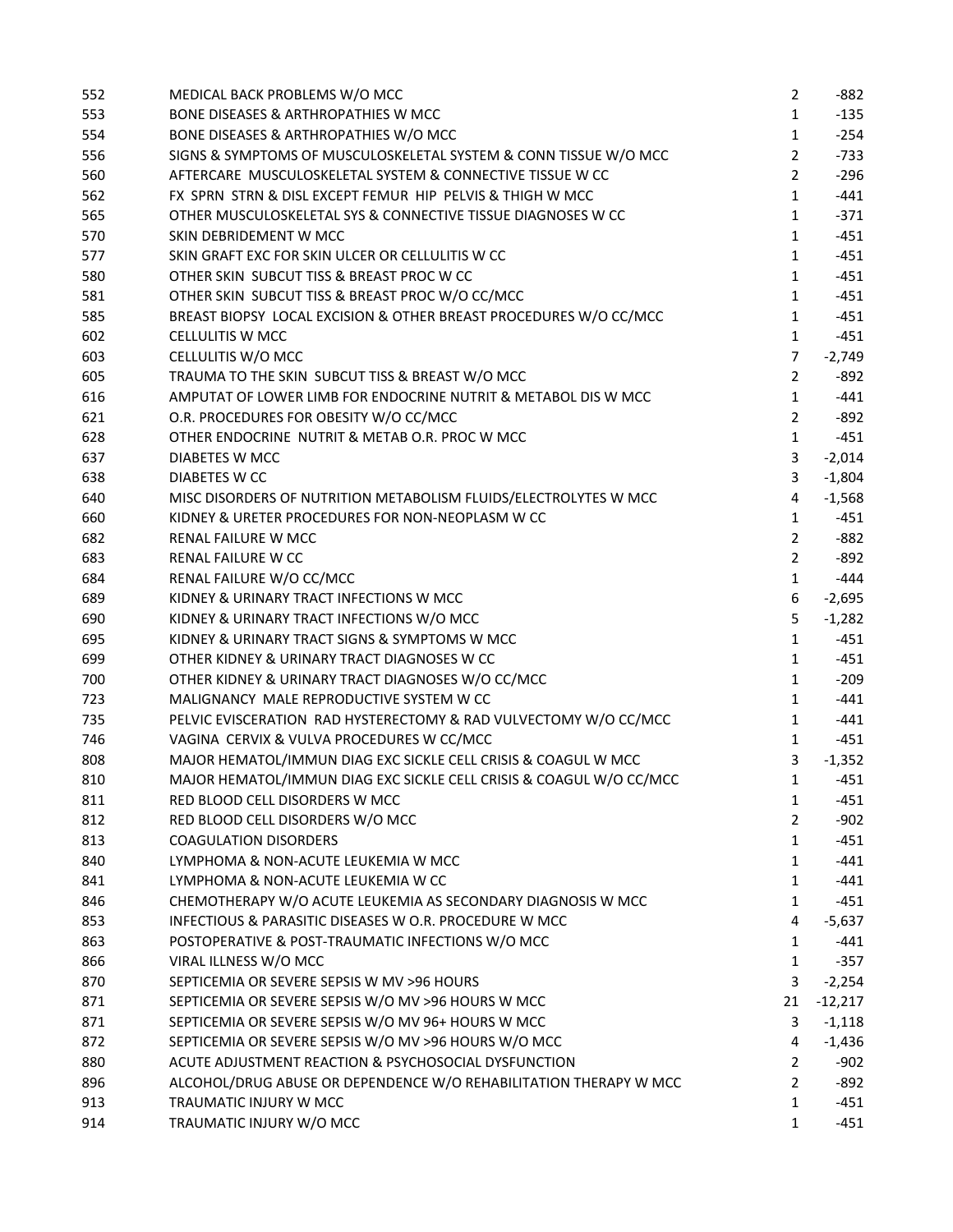| 917                | POISONING & TOXIC EFFECTS OF DRUGS W MCC                       |   | -451         |
|--------------------|----------------------------------------------------------------|---|--------------|
| 918                | POISONING & TOXIC EFFECTS OF DRUGS W/O MCC                     |   | -451         |
| 945                | REHABILITATION W CC/MCC                                        | 2 | $-1.985$     |
| 948                | SIGNS & SYMPTOMS W/O MCC                                       |   | $-451$       |
| 982                | EXTENSIVE O.R. PROCEDURE UNRELATED TO PRINCIPAL DIAGNOSIS W CC |   | -451         |
| 987                | NON-EXTENSIVE O.R. PROC UNRELATED TO PRINCIPAL DIAGNOSIS W MCC |   | $-676$       |
| <b>Grand Total</b> |                                                                |   | 307 -133.048 |
|                    |                                                                |   |              |

| Inpatient Total         |       | $-133,048$ |
|-------------------------|-------|------------|
| <b>ER Total</b>         |       | $-14,012$  |
| <b>Outpatient Total</b> |       | $-19,429$  |
|                         | Total | $-166,489$ |
|                         |       |            |

Recap Total 166,489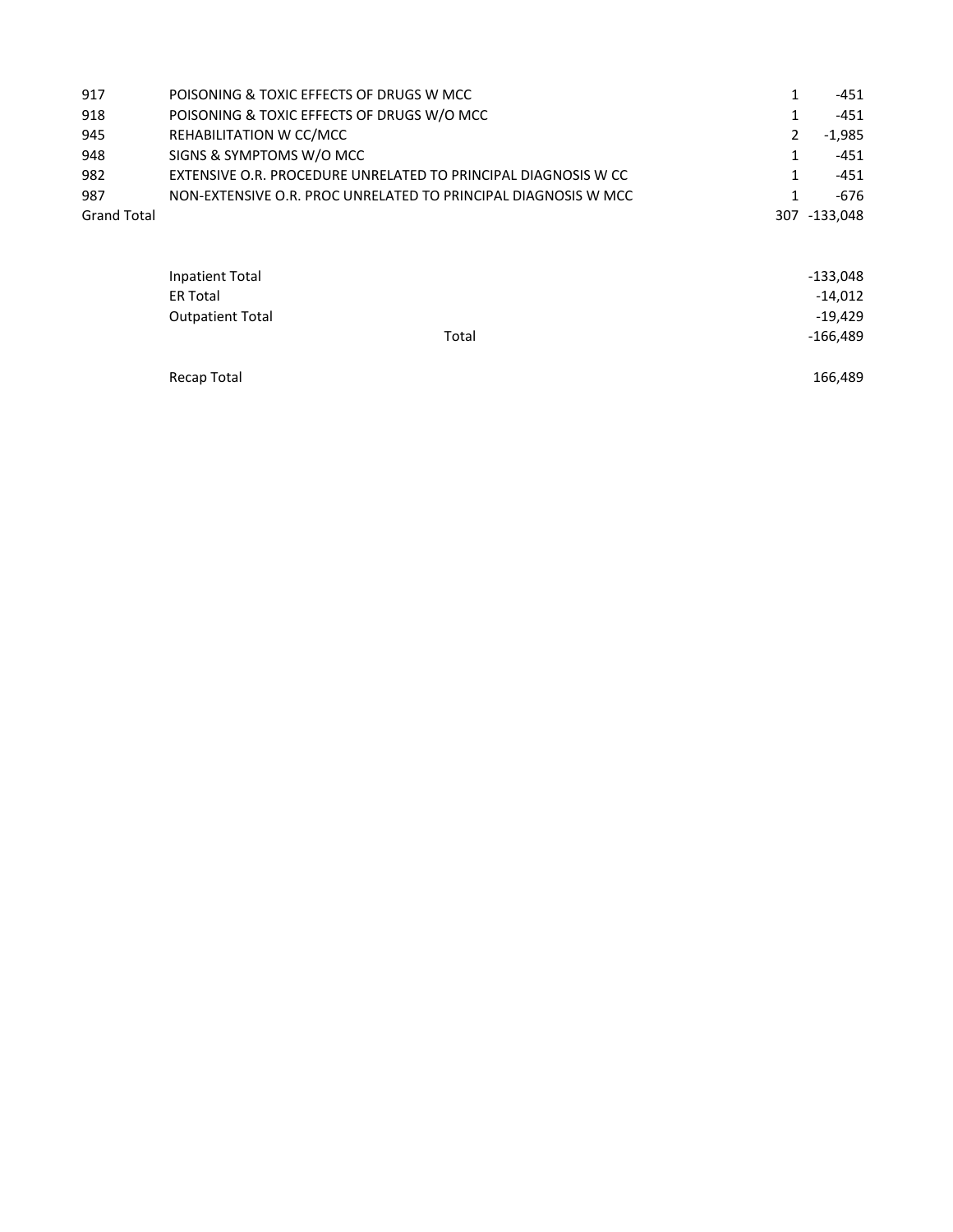|                    |                                                    |                | Charity      |
|--------------------|----------------------------------------------------|----------------|--------------|
| <b>CPT</b>         | <b>CPT Desc</b>                                    |                | Count Amount |
| 10060              | INCISION AND DRAINAGE OF ABSCESS (EG CARBUNCLE     | $\mathbf{1}$   | $-70$        |
| 10061              | INCISION AND DRAINAGE OF ABSCESS (EG CARBUNCLE     | 1              | $-46$        |
| 12001              | SIMPLE REPAIR OF SUPERFICIAL WOUNDS OF SCALP       | 3              | $-106$       |
| 12002              | SIMPLE REPAIR OF SUPERFICIAL WOUNDS OF SCALP       | 3              | $-135$       |
| 12011              | SIMPLE REPAIR OF SUPERFICIAL WOUNDS OF FACE EARS   | 6              | $-284$       |
| 23650              | CLOSED TREATMENT OF SHOULDER DISLOCATION WITH      | $\mathbf{1}$   | $-49$        |
| 23655              | CLOSED TREATMENT OF SHOULDER DISLOCATION WITH      | $\mathbf{1}$   | $-125$       |
| 29105              | APPLICATION OF LONG ARM SPLINT (SHOULDER TO HAND)  | $\mathbf{1}$   | $-79$        |
| 29125              | APPLICATION OF SHORT ARM SPLINT (FOREARM TO HAND); | $\mathbf{1}$   | $-16$        |
| 36571              | INSERTION OF PERIPHERALLY INSERTED CENTRAL VENOUS  | $\mathbf{1}$   | $-243$       |
| 42700              | INCISION AND DRAINAGE ABSCESS; PERITONSILLAR       | $\overline{2}$ | $-97$        |
| 43235              | ESOPHAGOGASTRODUODENOSCOPY FLEXIBLE TRANSORAL;     | $\mathbf{1}$   | $-77$        |
| 43760              | Change of gastrostomy tube percutaneous without    | 4              | $-173$       |
| 45330              | SIGMOIDOSCOPY FLEXIBLE; DIAGNOSTIC INCLUDING       | $\mathbf{1}$   | $-57$        |
| 51702              | INSERTION OF TEMPORARY INDWELLING BLADDER          | $\overline{2}$ | $-65$        |
| 56405              | INCISION AND DRAINAGE OF VULVA OR PERINEAL ABSCESS | $\mathbf{1}$   | $-28$        |
| 62270              | SPINAL PUNCTURE LUMBAR DIAGNOSTIC;                 | $\mathbf{1}$   | $-71$        |
| 90715              | TETANUS DIPHTHERIA TOXOIDS AND ACELLULAR           | 2              | $-59$        |
| 92950              | CARDIOPULMONARY RESUSCITATION (EG IN CARDIAC       | $\mathbf{1}$   | $-56$        |
| 96365              | INTRAVENOUS INFUSION FOR THERAPY PROPHYLAXIS OR    | $\mathbf{1}$   | $-49$        |
| 96372              | THERAPEUTIC PROPHYLACTIC OR DIAGNOSTIC INJECTION   | 18             | $-520$       |
| 96374              | THERAPEUTIC PROPHYLACTIC OR DIAGNOSTIC INJECTION   | 100            | $-4,740$     |
| 99281              | EMERGENCY DEPARTMENT VISIT FOR THE EVALUATION AND  | 18             | $-160$       |
| 99282              | EMERGENCY DEPARTMENT VISIT FOR THE EVALUATION AND  | 23             | $-609$       |
| 99283              | EMERGENCY DEPARTMENT VISIT FOR THE EVALUATION AND  | 61             | $-1,361$     |
| 99284              | EMERGENCY DEPARTMENT VISIT FOR THE EVALUATION AND  | 109            | $-4,431$     |
| 99285              | EMERGENCY DEPARTMENT VISIT FOR THE EVALUATION AND  | 6              | $-251$       |
| 99291              | CRITICAL CARE EVALUATION AND MANAGEMENT OF THE     | 1              | $-55$        |
| <b>Grand Total</b> |                                                    | 371            | $-14,012$    |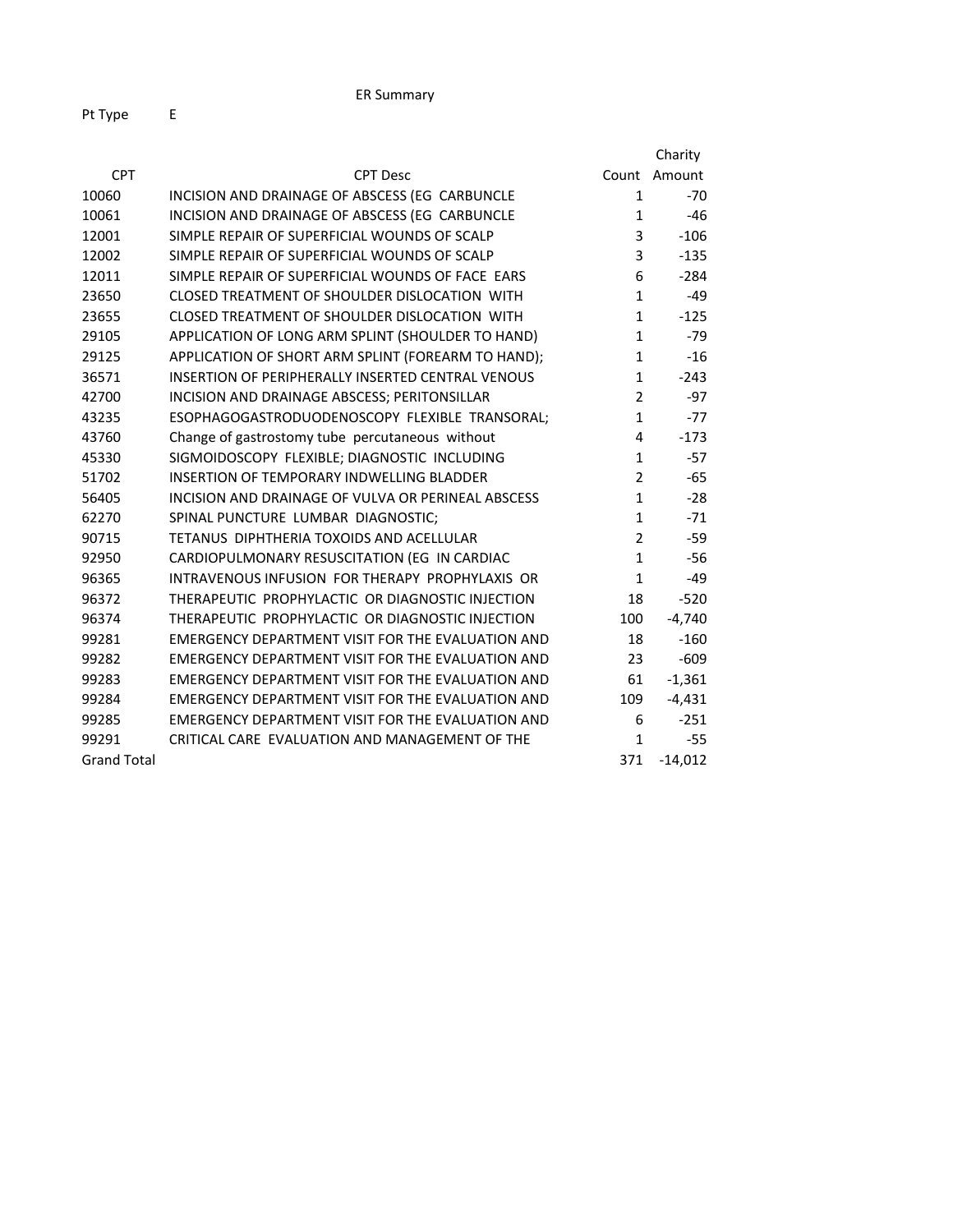|            |                                                         |                | Charity      |
|------------|---------------------------------------------------------|----------------|--------------|
| <b>CPT</b> | <b>CPT Desc</b>                                         |                | Count Amount |
| 11042      | DEBRIDEMENT SUBCUTANEOUS TISSUE (INCLUDES               | 1              | $-135$       |
| 11043      | DEBRIDEMENT MUSCLE AND/OR FASCIA (INCLUDES              | 4              | $-521$       |
| 20680      | REMOVAL OF IMPLANT; DEEP (EG BURIED WIRE PIN            | 1              | $-120$       |
| 25310      | TENDON TRANSPLANTATION OR TRANSFER FLEXOR OR            | 1              | $-1,149$     |
| 28110      | OSTECTOMY PARTIAL EXCISION FIFTH METATARSAL HEAD        | 1              | $-120$       |
| 28285      | CORRECTION HAMMERTOE (EG INTERPHALANGEAL FUSION         | 1              | $-120$       |
| 28298      | CORRECTION HALLUX VALGUS (BUNIONECTOMY) WITH            | 1              | $-198$       |
| 28820      | AMPUTATION TOE; METATARSOPHALANGEAL JOINT               | $\mathbf{1}$   | $-145$       |
| 29824      | ARTHROSCOPY SHOULDER SURGICAL; DISTAL                   | $\mathbf{1}$   | $-535$       |
| 29880      | ARTHROSCOPY KNEE SURGICAL; WITH MENISCECTOMY            | $\mathbf{1}$   | $-198$       |
| 33228      | REMOVAL OF PERMANENT PACEMAKER PULSE GENERATOR          | $\overline{2}$ | $-902$       |
| 35011      | DIRECT REPAIR OF ANEURYSM PSEUDOANEURYSM OR             | 1              | $-194$       |
| 35476      | Transluminal balloon angioplasty percutaneous;          | 1              | $-380$       |
| 36430      | TRANSFUSION BLOOD OR BLOOD COMPONENTS                   | 1              | $-51$        |
| 36561      | <b>INSERTION OF TUNNELED CENTRALLY INSERTED CENTRAL</b> | $\overline{2}$ | $-377$       |
| 36589      | REMOVAL OF TUNNELED CENTRAL VENOUS CATHETER             | $\mathbf{1}$   | -89          |
| 36821      | ARTERIOVENOUS ANASTOMOSIS OPEN; DIRECT ANY SITE         | $\mathbf{1}$   | $-186$       |
| 37228      | REVASCULARIZATION ENDOVASCULAR OPEN OR                  | 1              | $-451$       |
| 38221      | DIAGNOSTIC BONE MARROW; BIOPSY(IES)                     | 1              | $-117$       |
| 43239      | ESOPHAGOGASTRODUODENOSCOPY FLEXIBLE TRANSORAL;          | 1              | $-93$        |
| 43246      | ESOPHAGOGASTRODUODENOSCOPY FLEXIBLE TRANSORAL;          | $\overline{2}$ | $-180$       |
| 43276      | ENDOSCOPIC RETROGRADE CHOLANGIOPANCREATOGRAPHY          | $\mathbf{1}$   | $-299$       |
| 43760      | Change of gastrostomy tube percutaneous without         | $\overline{2}$ | $-32$        |
| 45172      | EXCISION OF RECTAL TUMOR TRANSANAL APPROACH;            | 1              | $-192$       |
| 45330      | SIGMOIDOSCOPY FLEXIBLE; DIAGNOSTIC INCLUDING            | 1              | $-59$        |
| 45378      | COLONOSCOPY FLEXIBLE; DIAGNOSTIC INCLUDING              | 2              | $-188$       |
| 45380      | COLONOSCOPY FLEXIBLE; WITH BIOPSY SINGLE OR             | $\mathbf{1}$   | $-62$        |
| 46922      | DESTRUCTION OF LESION(S) ANUS (EG CONDYLOMA             | $\mathbf{1}$   | $-137$       |
| 47562      | LAPAROSCOPY SURGICAL; CHOLECYSTECTOMY                   | 2              | $-823$       |
| 49083      | ABDOMINAL PARACENTESIS (DIAGNOSTIC OR                   | 4              | $-214$       |
| 49650      | LAPAROSCOPY SURGICAL; REPAIR INITIAL INGUINAL           | 1              | $-331$       |
| 50590      | LITHOTRIPSY EXTRACORPOREAL SHOCK WAVE                   | $\mathbf{1}$   | $-280$       |
| 52204      | CYSTOURETHROSCOPY WITH BIOPSY(S)                        | 1              | $-248$       |
| 52354      | CYSTOURETHROSCOPY WITH URETEROSCOPY AND/OR              | 1              | $-214$       |
| 58558      | HYSTEROSCOPY SURGICAL; WITH SAMPLING (BIOPSY) OF        | 1              | $-308$       |
| 58661      | LAPAROSCOPY SURGICAL; WITH REMOVAL OF ADNEXAL           | 1              | $-331$       |
| 64483      | INJECTION(S) ANESTHETIC AGENT(S) AND/OR STEROID;        | 1              | -64          |
| 66984      | EXTRACAPSULAR CATARACT REMOVAL WITH INSERTION OF        | 1              | $-144$       |
| 70450      | COMPUTED TOMOGRAPHY HEAD OR BRAIN; WITHOUT              | 1              | $-23$        |
| 70490      | COMPUTED TOMOGRAPHY SOFT TISSUE NECK; WITHOUT           | 1              | $-23$        |
| 71010      | Radiologic examination chest; single view               | 1              | $-20$        |
| 71020      | Radiologic examination chest two views frontal          | 5              | $-25$        |
| 71260      | COMPUTED TOMOGRAPHY THORAX DIAGNOSTIC; WITH             | 2              | $-142$       |
| 72141      | MAGNETIC RESONANCE (EG PROTON) IMAGING SPINAL           | 1              | -63          |
| 72148      | MAGNETIC RESONANCE (EG PROTON) IMAGING SPINAL           | 1              | -6           |
| 73090      | RADIOLOGIC EXAMINATION; FOREARM 2 VIEWS                 | 1              | $-12$        |
| 74176      | COMPUTED TOMOGRAPHY ABDOMEN AND PELVIS; WITHOUT         | 1              | -16          |